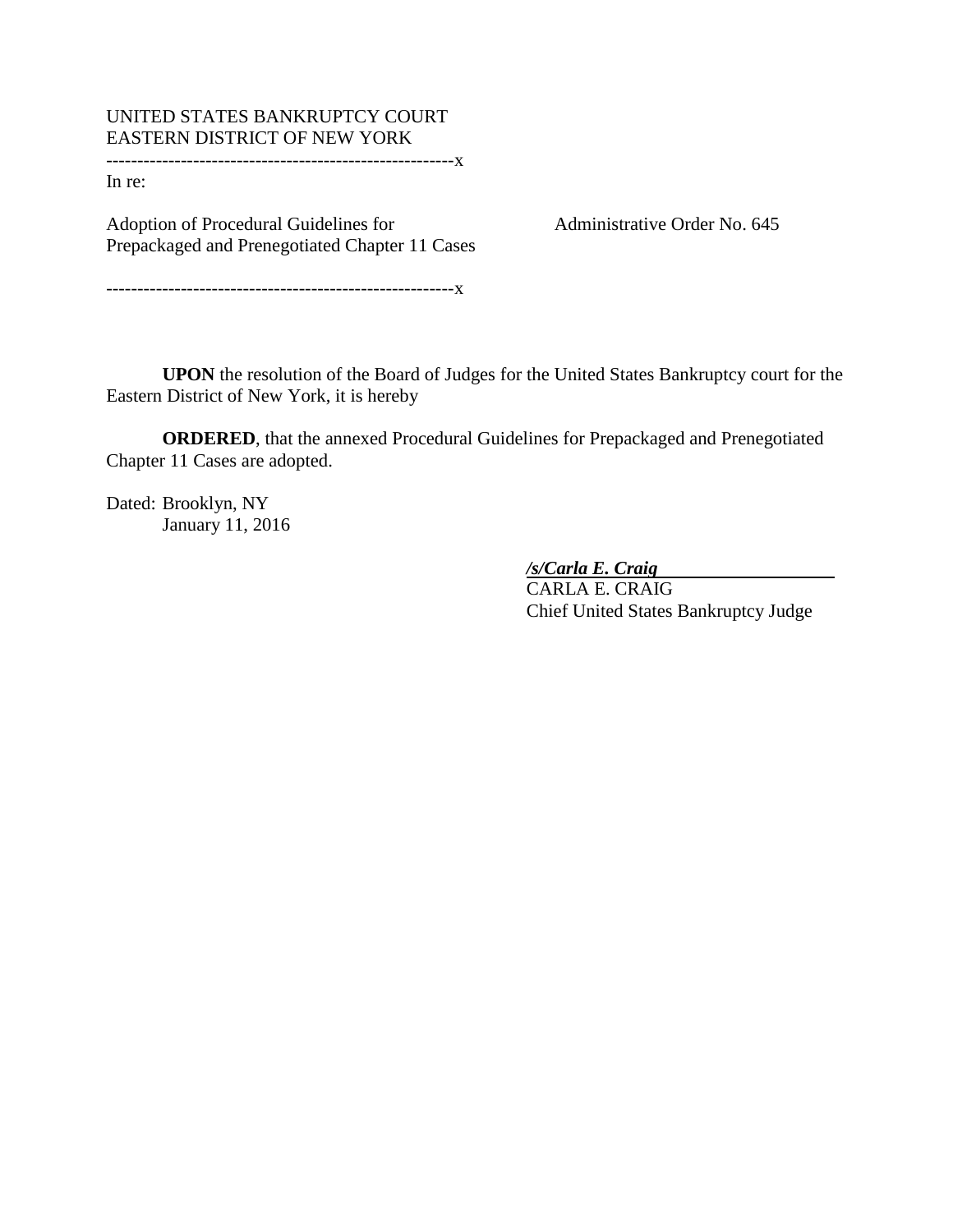# **UNITED STATES BANKRUPTCY COURT EASTERN DISTRICT OF NEW YORK**

# **PROCEDURAL GUIDELINES FOR PREPACKAGED AND PRENEGOTIATED CHAPTER 11 CASES IN THE UNITED STATES BANKRUPTCY COURT FOR THE EASTERN DISTRICT OF NEW YORK**

## **I. STATEMENT OF PURPOSE.**

The purpose of this document is to establish guidelines (the "Guidelines") for commencing and administering Prepackaged Chapter 11 Cases, Partial Prepackaged Chapter 11 Cases, and Prenegotiated Chapter 11 Cases (as each such term is defined below), in the United States Bankruptcy Court for the Eastern District of New York (the "Court").

These Guidelines, which were developed by the Court in conjunction with the Chapter 11 Lawyers' Advisory Committee for the Eastern District of New York, are designed to help bankruptcy practitioners deal with practical matters which either are not addressed directly by statutes or rules or are addressed indirectly in a piecemeal fashion by statutes, general rules, and/or local rules that were not enacted specifically with Prepackaged Chapter 11 Cases and Prenegotiated Chapter 11 Cases in mind. Although each chapter 11 case is different, many issues are common to all Prepackaged Chapter 11 Cases and Prenegotiated Chapter 11 Cases, respectively. Judicial economy, as well as procedural predictability for debtors, creditors and other parties in interest, will be enhanced by the promulgation of these Guidelines in this Court.

These Guidelines are advisory only and the Court retains the authority to depart from these Guidelines. In the event there is a conflict between these Guidelines and any other Administrative Orders and General Orders of the Court concerning the subject matter of these Guidelines, such Administrative Orders or General Order of the Court shall govern and control.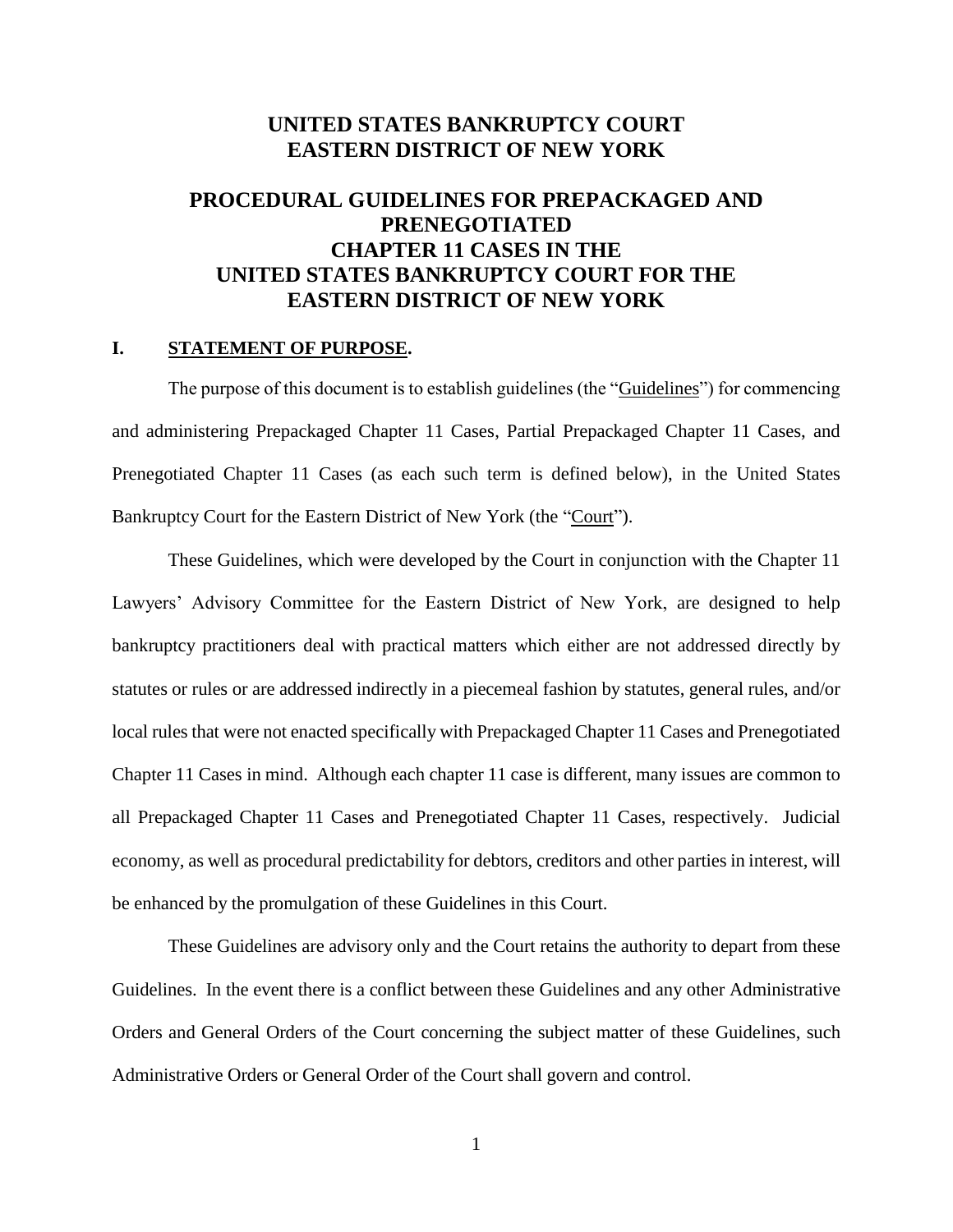# **II. DEFINITIONS OF PREPACKAGED CHAPTER 11 CASE, PARTIAL PREPACKAGED CHAPTER 11 CASE, AND PRENEGOTIATED CHAPTER 11 CASE.**

For purposes of these Guidelines:

A. A "Prepackaged Chapter 11 Case" is one in which a debtor or potential debtor in a Chapter 11 Case ("Debtor") substantially contemporaneously with the filing of its chapter 11 petition, files a (i) Prepack Scheduling Motion (as defined below), (ii) plan, (iii) disclosure statement (or other solicitation document), and (iv) voting certification, in accordance with the requirements set forth in Part III below.

B. A "Partial Prepackaged Chapter 11 Case" is one in which acceptances of the Debtor's plan were solicited prior to the commencement of the chapter 11 case from some, but not all, classes of claims or interests whose solicitation is required to confirm the Debtor's plan; and

C. A "Prenegotiated Chapter 11 Case" is one in which the Debtor has not solicited any acceptances of the Debtor's plan prior to the commencement of the chapter 11 case from any classes of claims or interests whose solicitation is required to confirm the Debtor's plan, but rather the Debtor and all, or a portion, of the Debtor's key creditors or stakeholders ("Supporting Creditors") have entered into a Plan Support Agreement (as defined below).

# **III. CRITERIA FOR PREPACKAGED CHAPTER 11 CASE; CONTENTS OF PREPACK SCHEDULING MOTION.**

## A. Requirements of Prepackaged Chapter 11 Case.

A Prepackaged Chapter 11 Case is one in which a Debtor, substantially contemporaneously with the filing of its chapter 11 petition, files a (i) "**Scheduling Motion For Prepackaged Chapter 11 Case**" in substantially the form attached to these Guidelines as Exhibit A which satisfies the criteria set forth in Part III(B) below (the "Prepack Scheduling Motion"), (ii) plan, (iii) disclosure statement (or other solicitation document), and (iv) voting certification.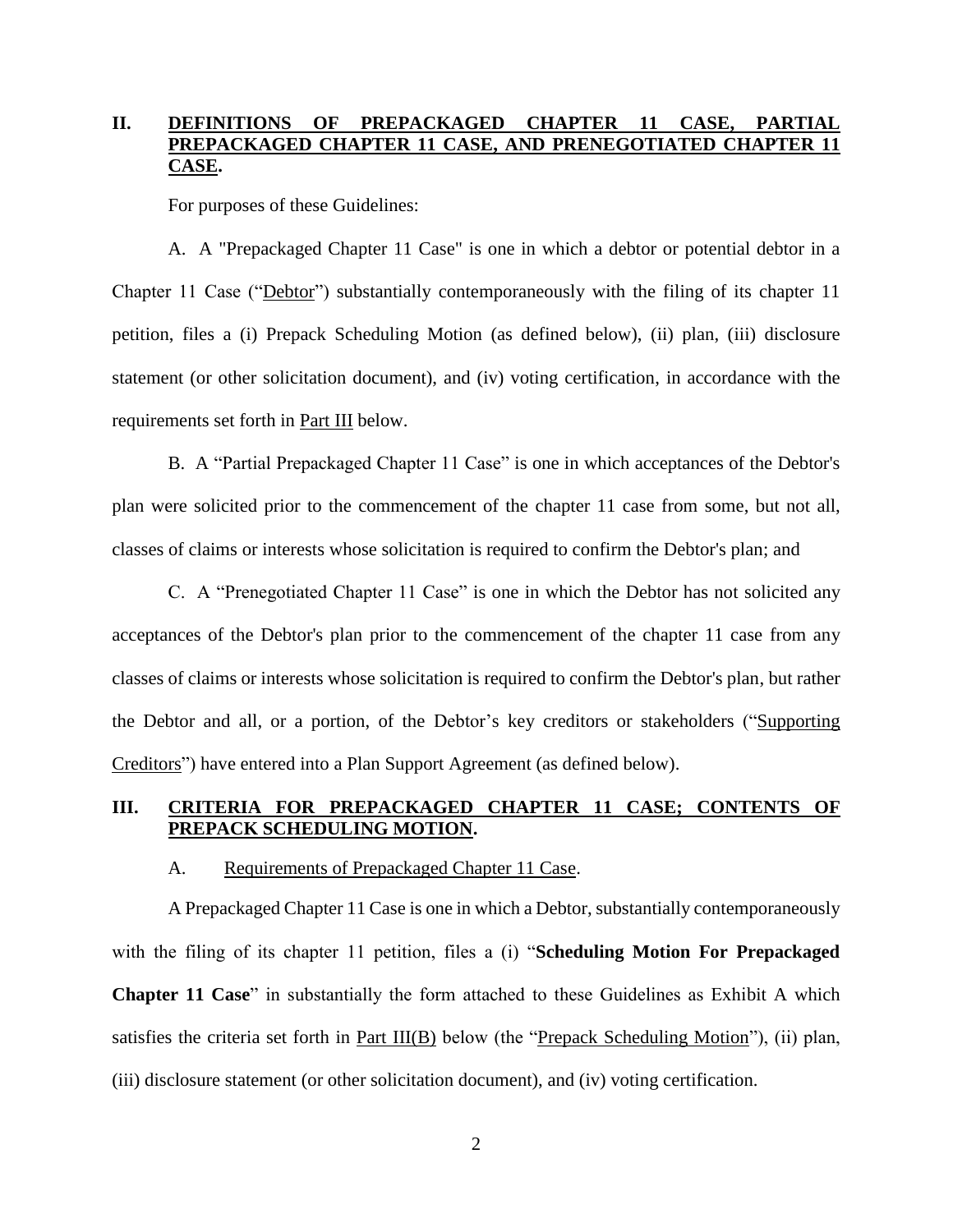B. Content of Prepack Scheduling Motion.

A Prepack Scheduling Motion is a Motion filed with the Court that should:

1. Represent that (a) the solicitation of all votes to accept or reject the Debtor's plan required for confirmation of that plan was completed prior to the filing of the Debtor's chapter 11 petition or in accordance with 11 U.S.C.§ 1125(g), and that no additional solicitation of votes on that plan is contemplated by the Debtor, or (b) the solicitation of all votes to accept or reject the Debtor's plan required for confirmation of that plan should be deemed adequate by the Court pursuant to Part III(D)(2) below such that no additional solicitation will be required;

2. Represent that the requisite acceptances of such plan have been obtained from each class of claims or interests as to which solicitation is required, except as provided in Part  $III(B)(3)$ below; and

3. With respect to any class of interests that has not accepted the plan, whether or not such class is deemed not to have accepted the plan under 11 U.S.C. §1126(g), represent that the Debtor is requesting confirmation under 11 U.S.C.§ 1129(b); and

4. Request entry of an order scheduling the hearing (a) on confirmation of the plan and (b) to determine whether the Debtor has satisfied the requirements of either 11 U.S.C. § 1126(b)(1) or 11 U.S.C. § 1126(b)(2), of the Bankruptcy Code, for a date that is not more than ninety (90) days following the petition date.

C. Confirmation Pursuant to 11 U.S.C.  $\S$  1129(b)(2)(C).

A chapter 11 case may constitute a Prepackaged Chapter 11 Case for purposes of these Guidelines notwithstanding the fact that the Debtor proposes to confirm the plan pursuant to 11 U.S.C.  $\S$  1129(b)(2)(C) as to a class of interests.

3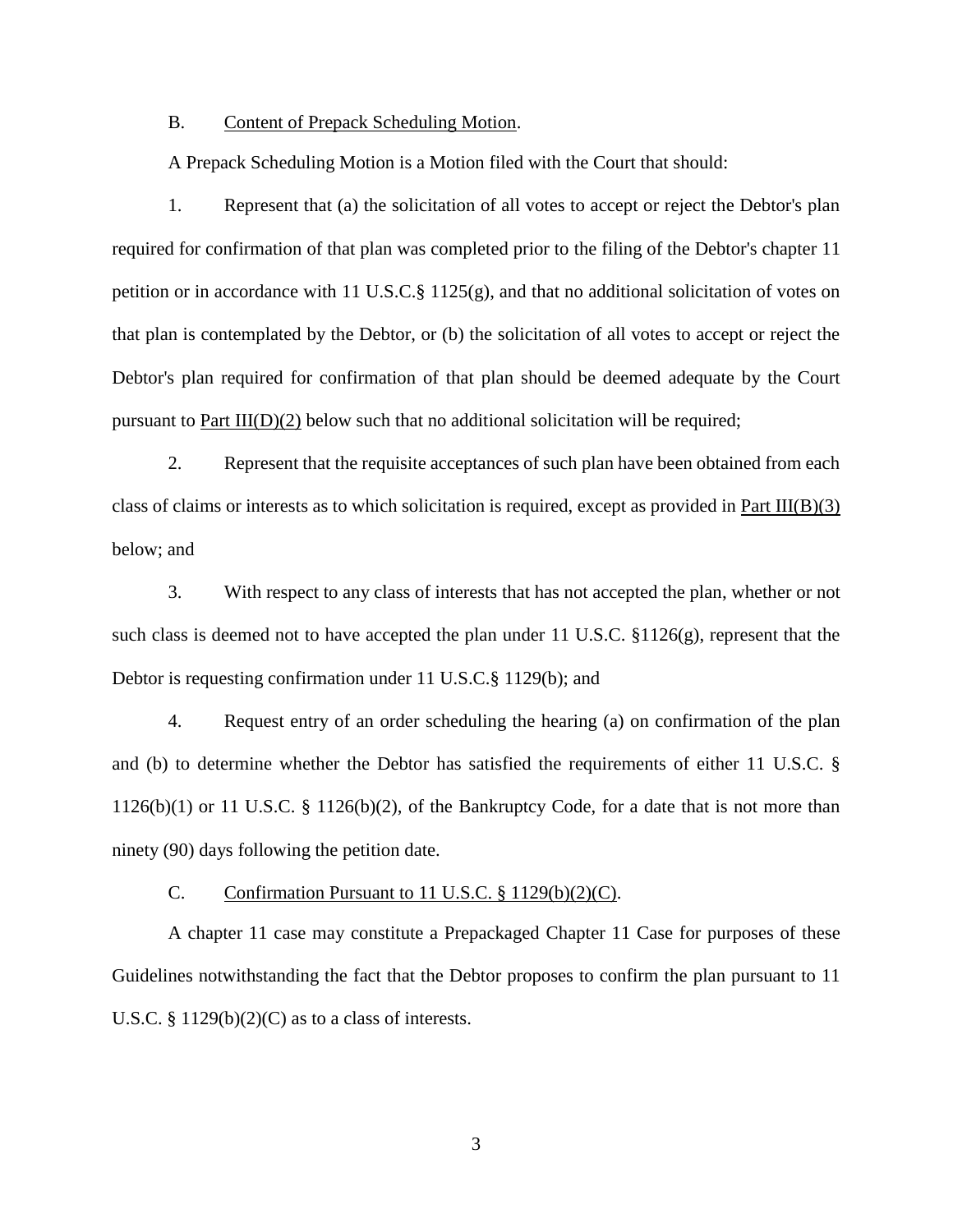## D. Filing of Petition after Solicitation Has Commenced but before Expiration of Voting Deadline.

Unless the Court orders otherwise, if a chapter 11 case is commenced by or against the Debtor, or if a chapter 7 case is commenced against the Debtor and converted to a chapter 11 case by the Debtor pursuant to 11 U.S.C. § 706(a), after the Debtor has transmitted all solicitation materials to holders of claims and interests whose vote is sought but before the deadline for casting acceptances or rejections of the Debtor's plan (the "Voting Deadline"):

1. The Debtor and parties in interest in its chapter 11 case should be permitted to accept but not solicit ballots until the Voting Deadline; and

2. After notice and a hearing, the Court may determine the effect of any and all such votes.

# E. Applicability of Guidelines to Cases Involving Cramdown of Classes of Claims and Partial Prepackaged Chapter 11 Cases.

The Court may, upon request of the Debtor or a party in interest in an appropriate chapter 11 case, apply some or all of these Guidelines to:

1. Cases in which the Debtor has satisfied the requirements of  $Part III(B)(1)$  above but intends to seek confirmation of the plan pursuant to 11 U.S.C. § 1129(b) as to a class of claims (a) which is deemed not to have accepted the plan under 11 U.S.C.  $\S$  1126(g), (b) which is receiving or retaining property under or pursuant to the plan but whose members' votes were not solicited prepetition and whose rejection of the plan has been assumed by the Debtor for purposes of confirming the plan, or (c) which is receiving or retaining property under or pursuant to the plan and which voted prepetition to reject the plan, as long as no class junior to such rejecting class is receiving or retaining any property under or pursuant to the plan;

2. Partial Prepackaged Chapter 11 Cases; and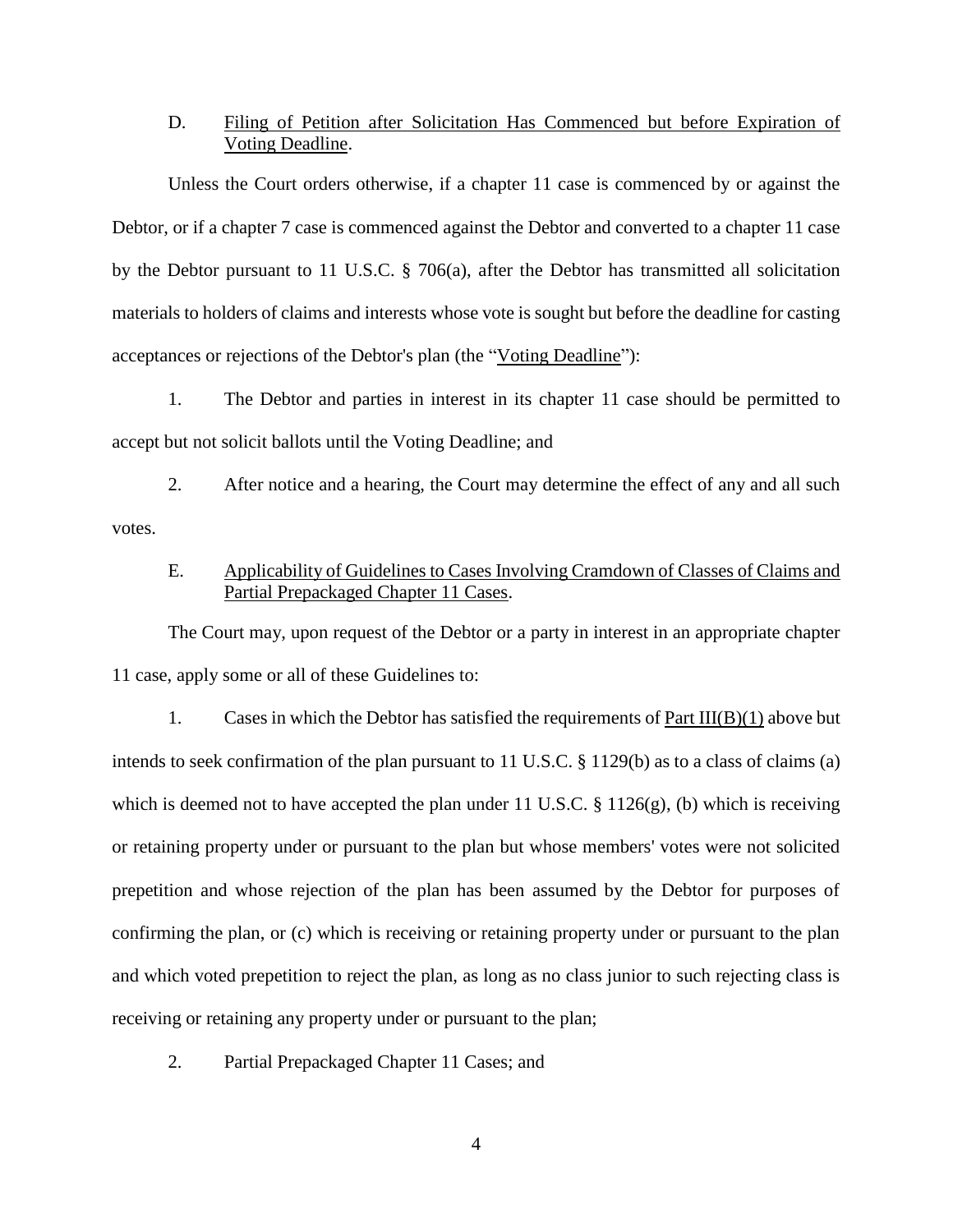3. Prenegotiated Chapter 11 Cases, to the extent set forth in these Guidelines or as otherwise deemed appropriate by the Court; otherwise a Prenegotiated Chapter 11 Case should be subject to the Local Rules and all Administrative Orders and General Orders of the Court to the same extent a non-Prenegotiated Chapter 11 case is subject thereto.

# **IV. PREFILING NOTIFICATION TO UNITED STATES TRUSTEE AND CLERK OF THE COURT OF PREPACKAGED CHAPTER 11 CASE.**

## A. Notice of Proposed Filing to United States Trustee.

At least three (3) days prior to the anticipated filing date of the Prepackaged Chapter 11 Case, the Debtor should (i) notify the United States Trustee for the Eastern District of New York (the "United States Trustee") of the Debtor's intention to file a Prepackaged Chapter 11 Case, and (ii) supply the United States Trustee with two (2) copies of the Debtor's plan and disclosure statement (or other solicitation document).

## B. Notice of Proposed "First Day Orders" to United States Trustee.

At least three (3) days prior to the anticipated filing of the Prepackaged Chapter 11 Case the Debtor, if possible, should furnish to the United States Trustee drafts of all First Day Motions (as defined below), together with the proposed orders attached as exhibits.

## C. Notice of Proposed Filing to Clerk of Court.

At least three (3) days prior to the anticipated filing date of the Prepackaged Chapter 11 Case, counsel for the Debtor, without disclosing the name of the Debtor, should contact the Clerk of the Court to discuss the anticipated filing, the amount of the Debtor's assets, number and type of creditors, procedures for handling public inquiries (i.e., the names, addresses and telephone numbers of the persons to whom such inquiries should be directed), procedures for handling claims and proofs of claim or interest, whether the Debtor will request the Court to set a last date to file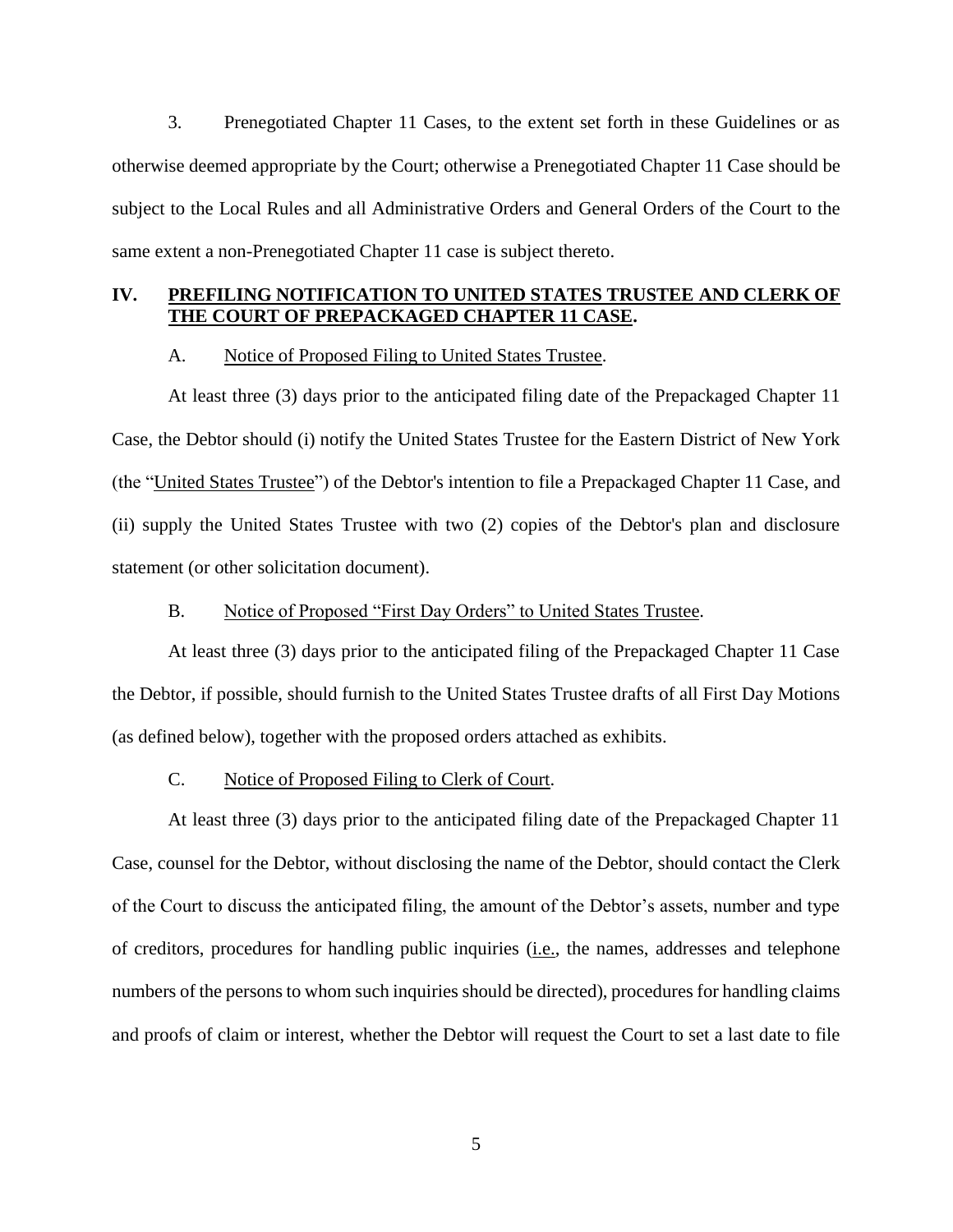proofs of claim or interest, the need for appointment of a claims' agent for the Court (at the Debtor's expense), and related matters.

# **V. FILING OF PREPACKAGED CHAPTER 11 CASE OR PRENEGOTIATED CHAPTER 11 CASE.**

### A. Electronic Case Filing.

Prepackaged Chapter 11 Cases and Prenegotiated Chapter 11 Cases, as with all cases filed with the Court, should be filed electronically in accordance with Administrative Order No. 476, "Mandatory Filing of Documents by Electronic Means", dated June 4, 2003, and General Order No. 559, "Electronic Means for Filing, Signing and Verification of Documents", dated April 23, 2010 (collectively, the "Electronic Filing Procedures"). In electronically filing a Prepackaged Chapter 11 Case or Prenegotiated Chapter 11 Case, the Debtor should file the petition(s) first, followed by the affidavit, motions and proposed orders. In order to expedite the filing process, the Debtor should file lengthy documents, such as the disclosure statement (or other solicitation materials) and plan, last.

## B. Paper Copies Furnished to Assigned Judge.

As soon as practicable following the filing of a Prepackaged Chapter 11 Case or Prenegotiated Chapter 11 Case, the Debtor should furnish to the judge assigned to the chapter 11 case, two (2) paper copies of the plan, the disclosure statement (or other solicitation document), First Day Motions (as defined below) (with proposed orders attached as exhibits), any other filed motion and any order to show cause on which the Court's signature is requested. Proposed orders should be presented in electronic format in Word or WordPerfect or other Windows-based format. (See the Electronic Filing Procedures.) To the extent that documents filed by the Debtor at or following the commencement of the Debtor's Prepackaged Chapter 11 Case or Prenegotiated Chapter 11 Case differ in substance from the versions supplied to the United States Trustee under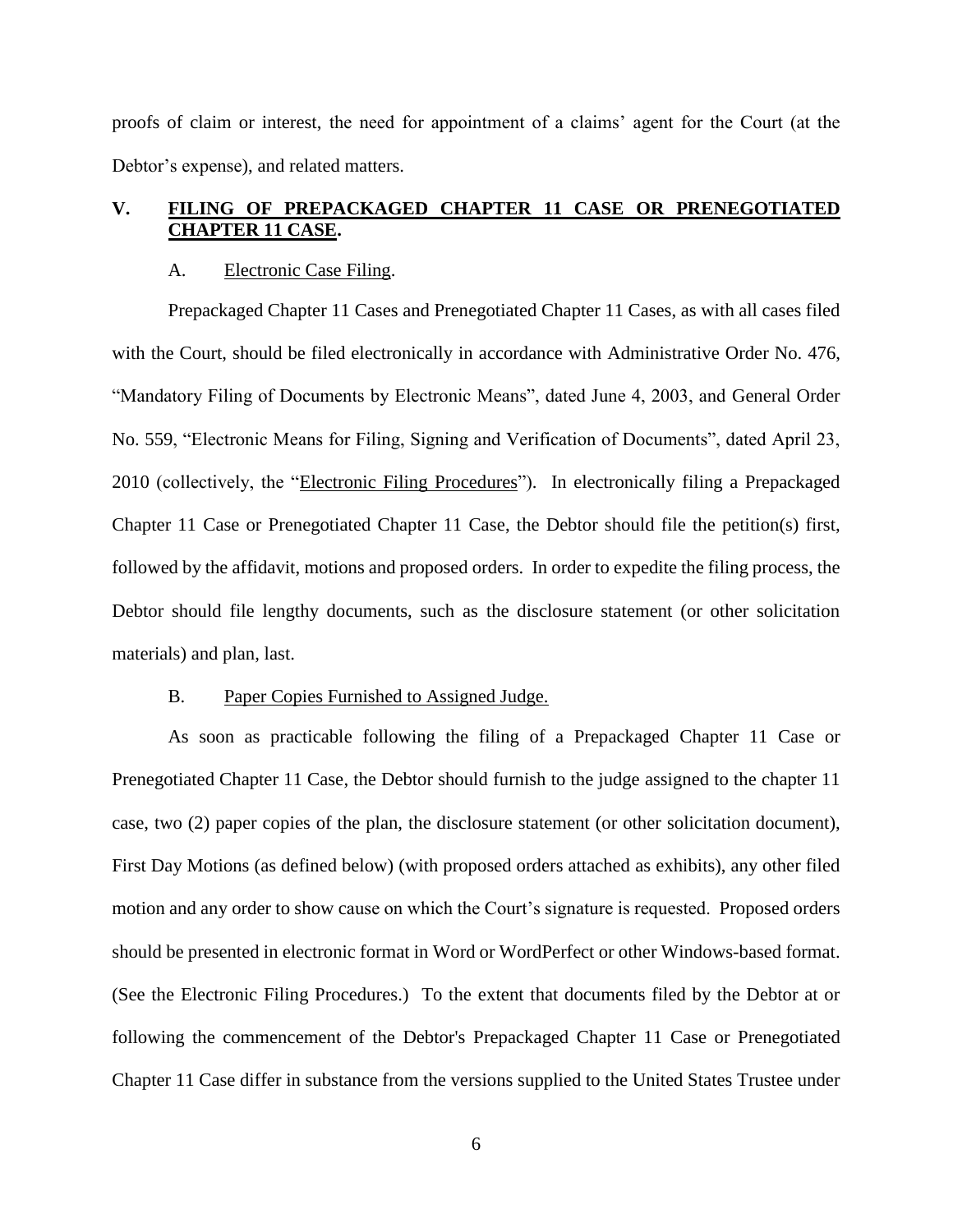Part IV(A) and/or Part IV(B) above, the Debtor should furnish to the judge assigned to the chapter 11 case and the United States Trustee two (2) paper copies of any such documents that have been modified, blacklined to show all changes.

### **VI. FIRST DAY ORDERS.**

## A. Motions for Request for Entry of Immediate Orders.

"First Day Orders" are orders which the Debtor seeks to have entered by the Court in a Prepackaged Chapter 11 Case, Prenegotiated Chapter 11 Case, or any other chapter 11 case filed in this Court, on or shortly after the filing of the petition.

The request for a First Day Order should be made by motion (a "First Day Motion") and, except as otherwise set forth in these Guidelines, should be in accordance with Administrative Order No. 565, "Adoption of Guidelines for First Day Motions", dated July 6, 2010 (the "Guidelines for First Day Motions"). A copy of the proposed First Day Order should be filed with and attached as an exhibit to the First Day Motion, in accordance with the Guidelines for First Day Motions.

Motions for related relief under First Day Orders need not be filed as separate motions. Refer to the Guidelines for First Day Motions for further information concerning the filing of separate and omnibus First Day Motions.

## B. Purpose of First Day Orders.

Generally, the purpose of First Day Orders in a Prepackaged Chapter 11 Case or Prenegotiated Chapter 11 Case is to address administrative matters and facilitate the transition of the Debtor to debtor in possession status, and to ensure that the Debtor's business and operations are stabilized and conducted in a manner consistent with past practice and the proposed plan, pending consideration of confirmation of that plan. While the Court recognizes the necessity and appropriateness of entertaining appropriate First Day Motions, only those motions seeking and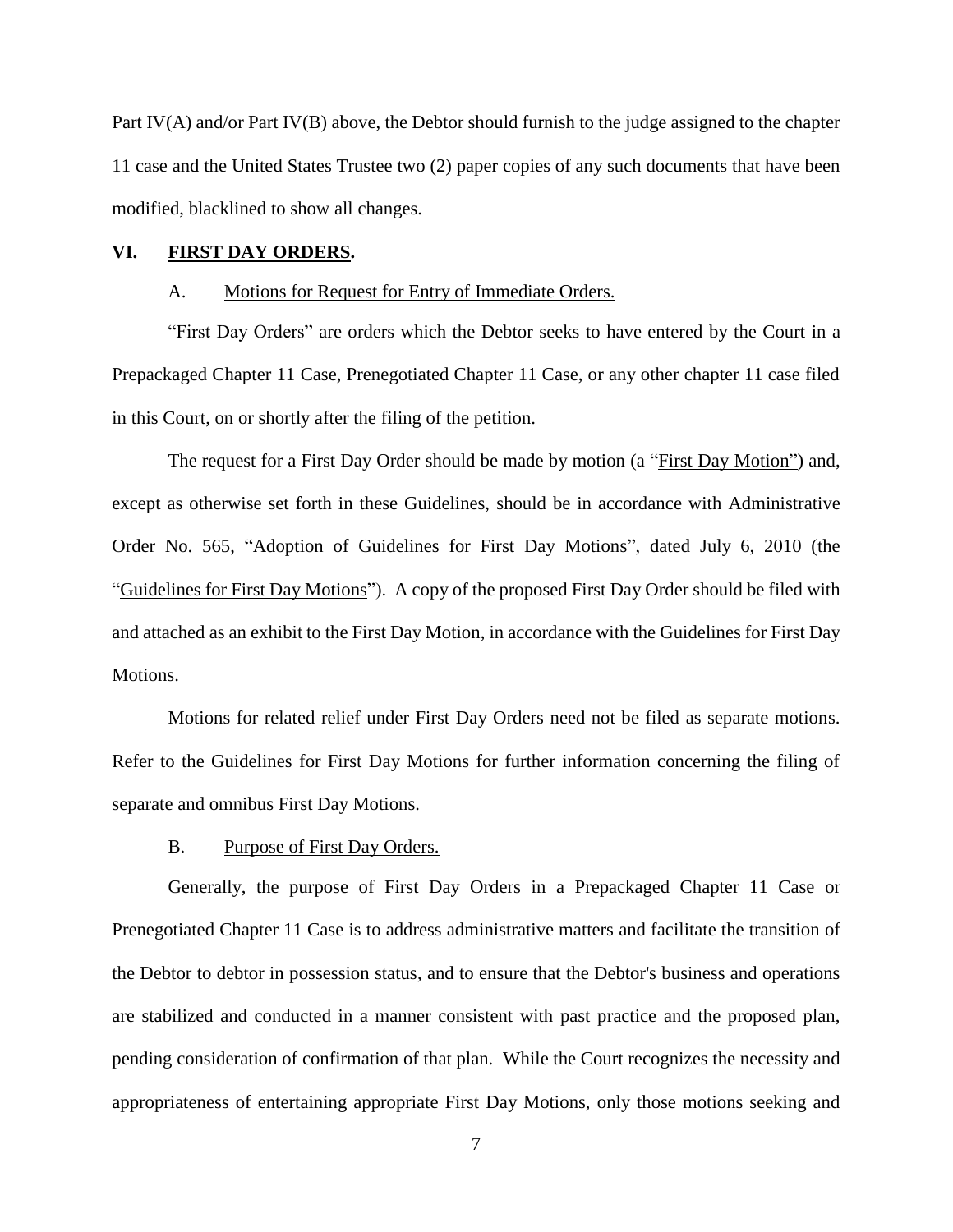appropriately requiring emergency relief will be heard on an expedited basis. The terms and conditions of First Day Orders necessarily will depend upon the facts and circumstances of the chapter 11 case, the terms of the plan, the notice given and other related factors, and will take into account the needs of the Debtor and the rights of other parties in interest.

## C. Certain Requirements Concerning First Day Motions and Orders.

In addition to the requirements set forth in the Guidelines for First Day Motions and elsewhere herein, a Debtor should comply with the following:

1. *Application for an Order Setting the Last Date for Filing Proofs of Claim or Interest.* All such applications should be filed in accordance with Administrative Order No.556, "Adoption of Bar Date Order Guidelines", dated March 29, 2010 (the "Bar Date Order Guidelines"); provided, however, that the Debtor in a Prepackaged Chapter 11 Case may disregard the suggested timing in Paragraph 1 thereof concerning when the application should be filed.

2. *Motion Under 11 U.S.C. § 363 for Interim Order Authorizing Debtor's Use of Cash Collateral on an Emergency Basis*. All such motions should be brought in accordance Administrative Order No. 558, "Adoption of Guidelines for Financing Motions", dated April 15, 2010 (the "Guidelines for Financing Motions").

3. *Motion Under 11 U.S.C. § 364 for Interim Order Authorizing Debtor to Obtain Post-Petition Financing on an Emergency Basis.* All such motions should be brought in accordance with the Guidelines for Financing Motions.

4. *Motion for Order Authorizing and Scheduling Auction and Approving Bidding and Auction Procedures*. All such motions should be filed in accordance with Administrative Order No. 557, "Adoption of Sale Guidelines", dated March 29, 2010, subject to the Debtor seeking "Extraordinary Relief" in accordance with the Guidelines for First Day Motions.

8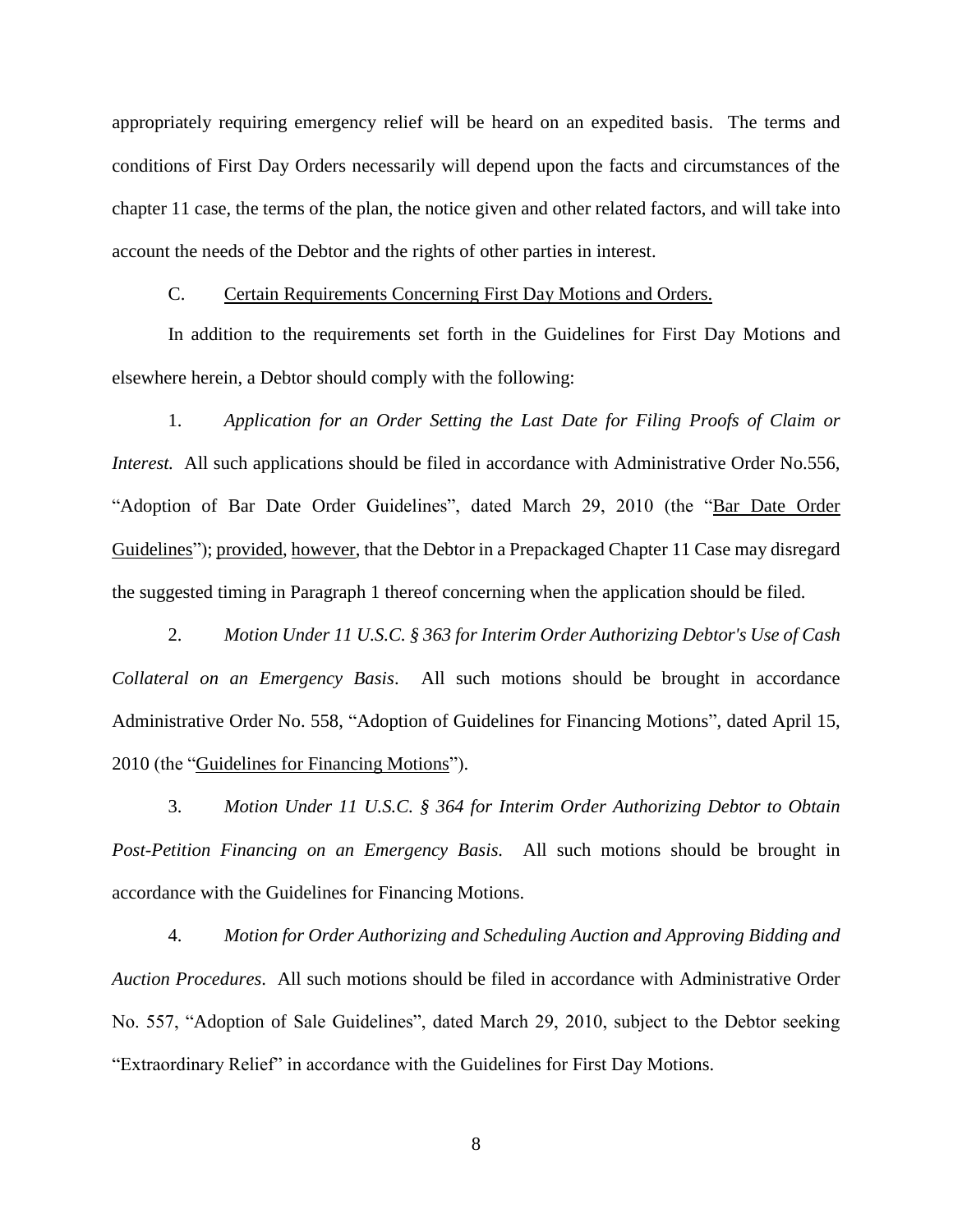## **VII. VOTING PERIOD; BALLOT; MULTIPLE VOTES; NOTICE PRESUMPTIONS FOR PREPACKAGED CHAPTER 11 CASES.**

### A. Voting Period Guidelines.

Fed.R.Bankr.P. 3018(b) requires the Court to consider whether "an unreasonably short" time was prescribed for creditors and equity security holders to accept or reject the plan. Under ordinary circumstances, in determining whether the time allowed for casting acceptances and rejections on the Debtor's plan satisfied Fed.R. Bankr. P. 3018(b), the Court will generally approve as reasonable:

1. For securities listed or admitted to trading on the New York Stock Exchange or American Stock Exchange or any international exchanges quoted on NASDAQ, and for securities publicly traded on any other national securities exchange ("Publicly Traded Securities"), a twentyone (21) day voting period, measured from the date of commencement of mailing.

2. For securities which are not Publicly Traded Securities and for debt for borrowed money which is not evidenced by a Publicly Traded Security, a fourteen (14) day voting period, measured from the date of commencement of mailing.

3. For all other claims and interests, a twenty-one (21) day voting period, measured from the date of commencement of mailing.

## B. Shorter or Longer Voting Period.

Nothing herein is intended to preclude (i) a shorter or longer voting period if it is justified in a particular case, or (ii) any party in interest from demonstrating that the presumptions set forth above were not reasonable in a particular case.

C. Ballot.

1. The Debtor may use a ballot substantially in the form of the "**Ballot for Accepting or Rejecting Prepackaged Plan of Reorganization of Debtor Under Chapter 11 of the**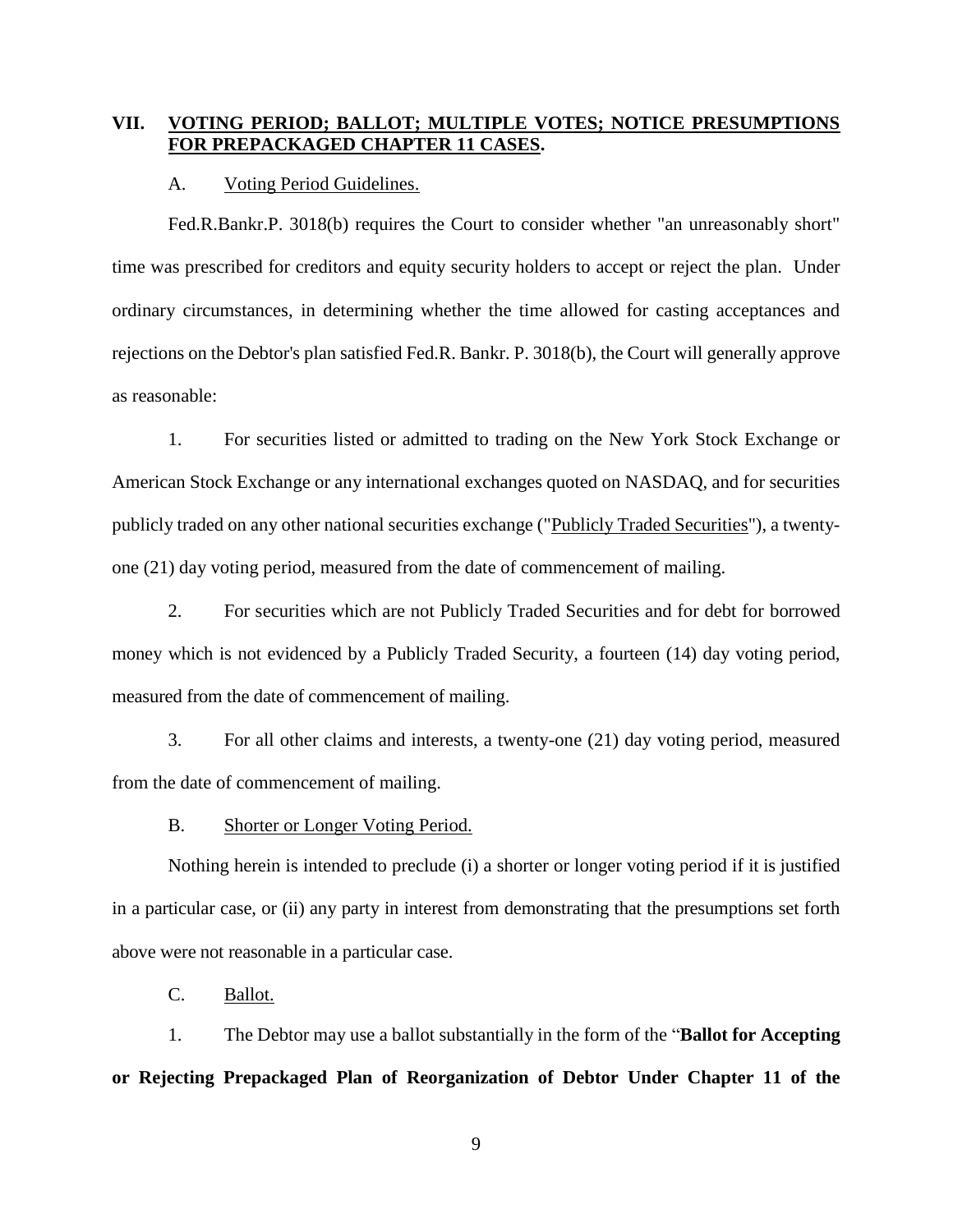**Bankruptcy Code**" attached to these Guidelines as Exhibit B in connection with a prepackaged plan solicitation.

2. The "**Master Ballot for Accepting or Rejecting Prepackaged Plan of Reorganization of Debtor to be Filed Under Chapter 11 of the Bankruptcy Code**", attached to these Guidelines as Exhibit C, may be used to report voting by beneficial owners of claims and interests.

3. The ballot may include information in addition to that set forth in the various Official Ballot Forms attached to these Guidelines, and may request and provide space for the holder of a claim or interest to vote on matters in addition to the plan. By way of example, the ballot may seek and record (a) votes relating to an exchange offer, (b) consents to or votes with respect to benefits plans, and (c) elections provided for in the plan (or exchange offer).

## D. Multiple Votes.

If the holder of a claim or interest changes its vote during the pre-petition voting period, only the last timely ballot cast by such holder should be counted in determining whether the plan has been accepted or rejected unless the disclosure statement (or other solicitation document) provides for some other procedure for determining votes on the plan. If a holder of a claim or interest wants to change a vote post-petition, Fed.R.Bankr. P. 3018(a) requires a showing of cause by the Debtor and Court approval.

### E. Notice Guidelines.

Fed.R.Bankr. P. 3018(b) requires the Court to consider whether the plan was transmitted to substantially all creditors and equity security holders of the same class. In making that determination, the Court may take into account (i) whether the Debtor transmitted the plan and disclosure statement (or other solicitation document) in substantial compliance with applicable non-bankruptcy law, rules, or regulations and, (ii) the fact that creditors and equity security holders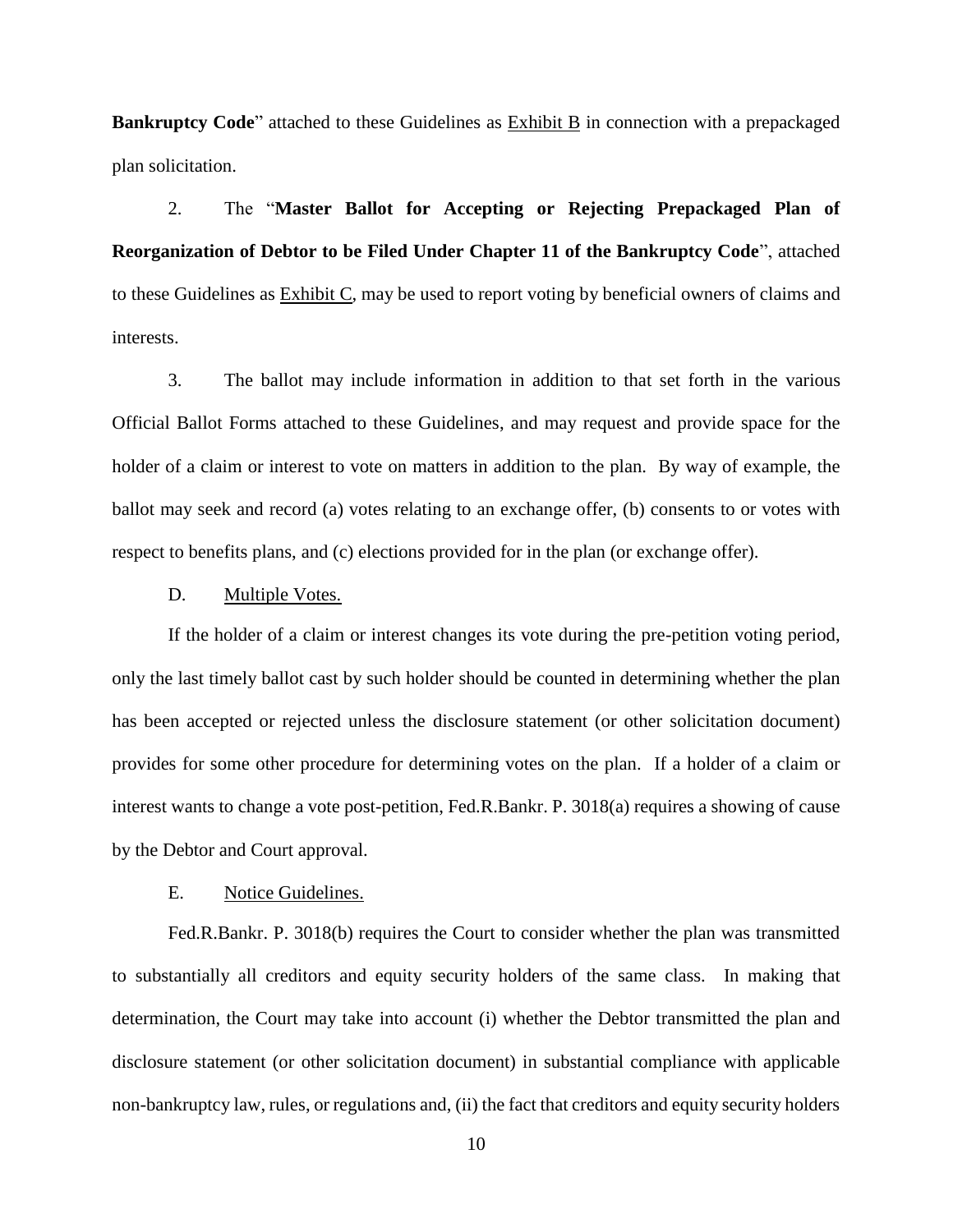who are not record holders of the securities upon which their claims or interests are based generally assume the risk associated with their decision to hold their securities in "street name."

# **VIII. PLAN SUPPORT AGREEMENTS.**

 $\overline{a}$ 

1. Subject to the discretion and approval of the Court, a Debtor may enter into a Plan Support Agreement (as defined below) with Supporting Creditors.

2. A "Plan Support Agreement" with respect to a Prepackaged Chapter 11 Case or Prenegotiated Chapter 11 Case is either a lock-up agreement, plan support agreement, restructuring support agreement, or similar type agreement, entered into prior to the commencement of the chapter 11 case, which may require:<sup>1</sup>

(i) the Debtor to (a) file the chapter 11 case and use commercially reasonable efforts to propose and seek confirmation of a plan containing agreed terms, usually according to an agreed timeline, as contemplated under the Plan Support Agreement, (b) take no action that is inconsistent with the Plan Support Agreement or plan, once filed, (c) take no action that would cause unreasonable delays or violate the agreed timeline, (d) not support any other plan or transaction, unless covered by the Debtor's Fiduciary Out, (e) pay the reasonable fees and expenses of certain advisors to the Supporting Creditors, (f) in certain circumstances, pay a termination fee (to be treated as an administrative expense) to the Supporting Creditors in the event the Debtor exercises its Fiduciary Out or breaches the Plan Support Agreement, (g) take no action that would be reasonably expected to breach the Plan Support Agreement or interfere with the Debtor's restructuring, and (h)

<sup>&</sup>lt;sup>1</sup> The inclusion of any item in this list should not be viewed or cited as justification for, or approval of, the legality or appropriateness of any such relief and does not guarantee that any or all of such relief will be granted.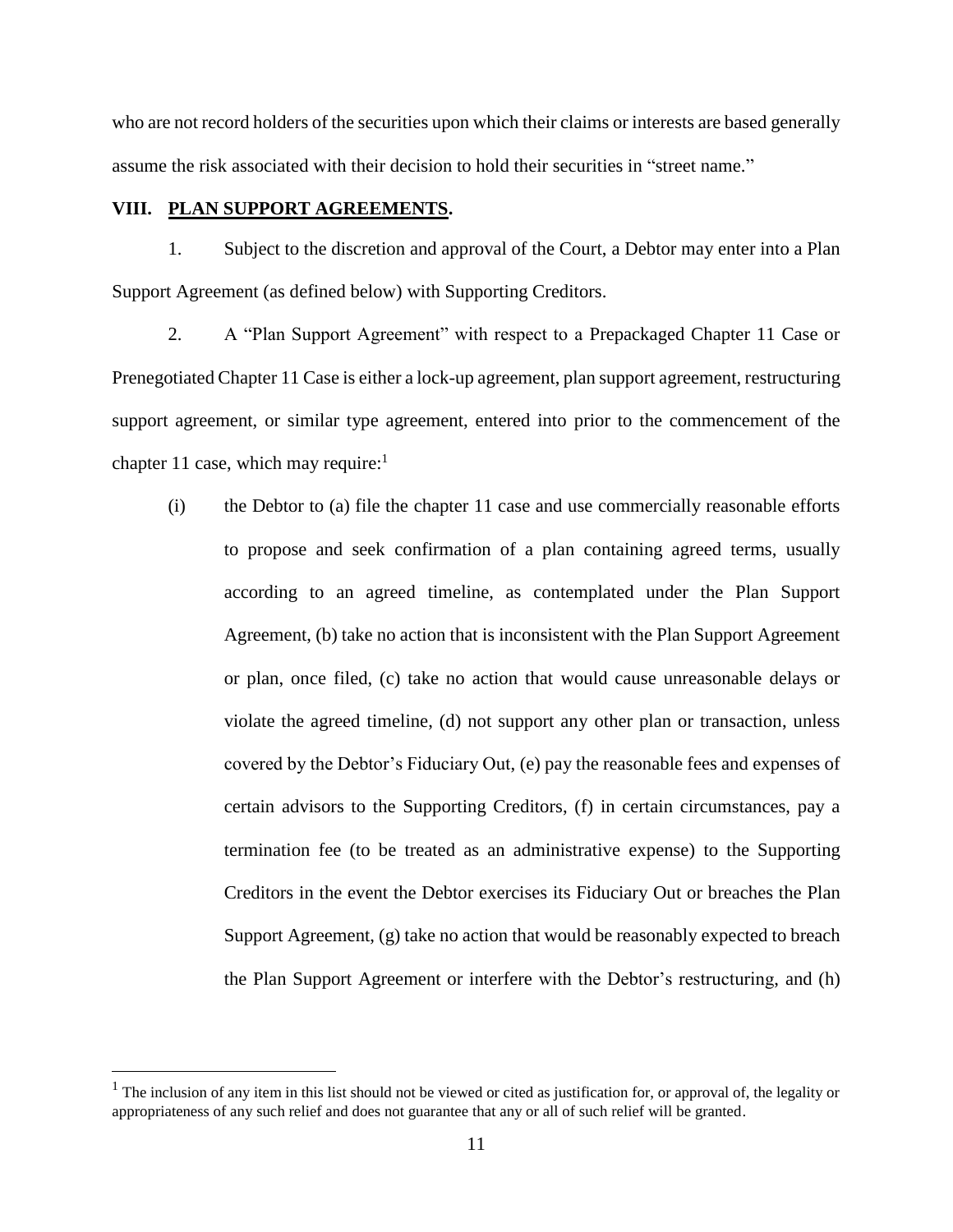assume the Plan Support Agreement after the Debtor has filed its chapter 11 petition; and

(ii) the Supporting Creditors to (a) support approval of the plan, disclosure statement, and the restructuring, (b) timely vote to accept the plan and not later withdraw or change their vote, (c) take no action in opposition to the plan or the solicitation of the plan, (d) waive and release any rights to exercise remedies against any collateral of the Debtor in connection with the applicable debt instruments or under any applicable non-bankruptcy law as of the effective date of the plan, and (e) take no action against the Debtor or any collateral that constitutes an enforcement action or remedy, as long as the Plan Support Agreement remains effective or after the effective date of the plan.

3. A Plan Support Agreement entered into by the Debtor and Supporting Creditors after the Debtor has filed its chapter 11 petition may be approved by the Court in certain circumstances and in the Court's discretion. However, to avoid violating 11 U.S.C.§ 1125(b), such Plan Support Agreement, should, at a minimum, require voting on a plan only after the Court's approval of the disclosure statement and only if the plan proposed by the Debtor substantially conforms to the terms of the Plan Support Agreement.

4. A Plan Support Agreement should include a reasonable form of Fiduciary Out. A "Fiduciary Out" permits a Debtor who is a party to a Plan Support Agreement to receive, but not solicit, proposals or offers for alternative transactions to the one set forth in the Plan Support Agreement from other parties and to negotiate, provide due diligence, discuss, and/or analyze such alternative transactions received without breaching or terminating the Plan Support Agreement.

12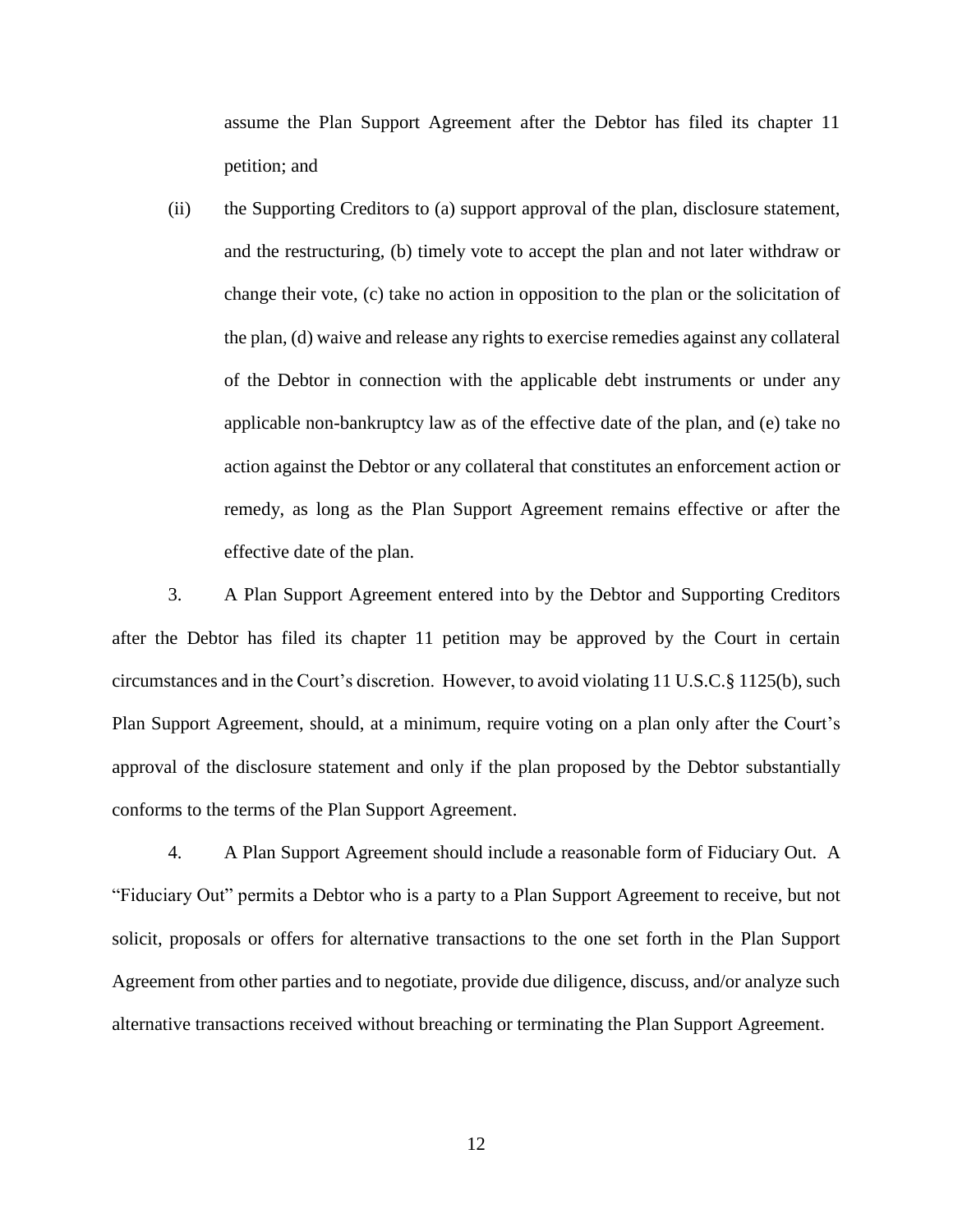## **IX. ORGANIZATIONAL MEETING; CREDITORS' COMMITTEE.**

1. Unless the Court finds that a meeting of creditors need not be convened pursuant to 11 U.S.C. § 341(e), after the filing of the chapter 11 petition, the Debtor should notify creditors of the date, time and place of the meeting of creditors pursuant to 11 U.S.C. § 341(a) ("Section 341 Meeting"), as well as the other information set forth in Part  $X(B)(2)$  below. The date set for the Section 341 Meeting should be no more than forty (40) days after the filing of the petition**.**

2. If a Section 341 Meeting has not yet been convened prior to the date upon which the plan is confirmed, no such meeting will be convened if the order confirming the plan (or an order entered substantially contemporaneously therewith) contains a provision waiving the convening of such a meeting.

3. Typically, no creditors' committee will be appointed in a Prepackaged Chapter 11 Case, particularly where the unsecured creditors are unimpaired. However, where members of a pre-petition committee seek to serve as a member of an official creditors' committee, they should demonstrate to the United States Trustee their compliance with Fed.R.Bankr.P. 2007(b).

## **X. NOTICE.**

## A. In General.

Notice of the filing of the plan and disclosure statement (or other solicitation document) in a Prepackaged Chapter 11 Case or Prenegotiated Chapter 11 Case and of the hearing to consider compliance with disclosure requirements and confirmation of the plan, should be given to all parties in interest in the chapter 11 case. Paper copy of a notice should be mailed; service of a notice of electronic filing will generally not suffice. With respect to a Prepackaged Chapter 11 Case, no further distribution of the plan and disclosure statement (or other solicitation document) beyond that which occurred pre-petition is required unless requested by a party in interest.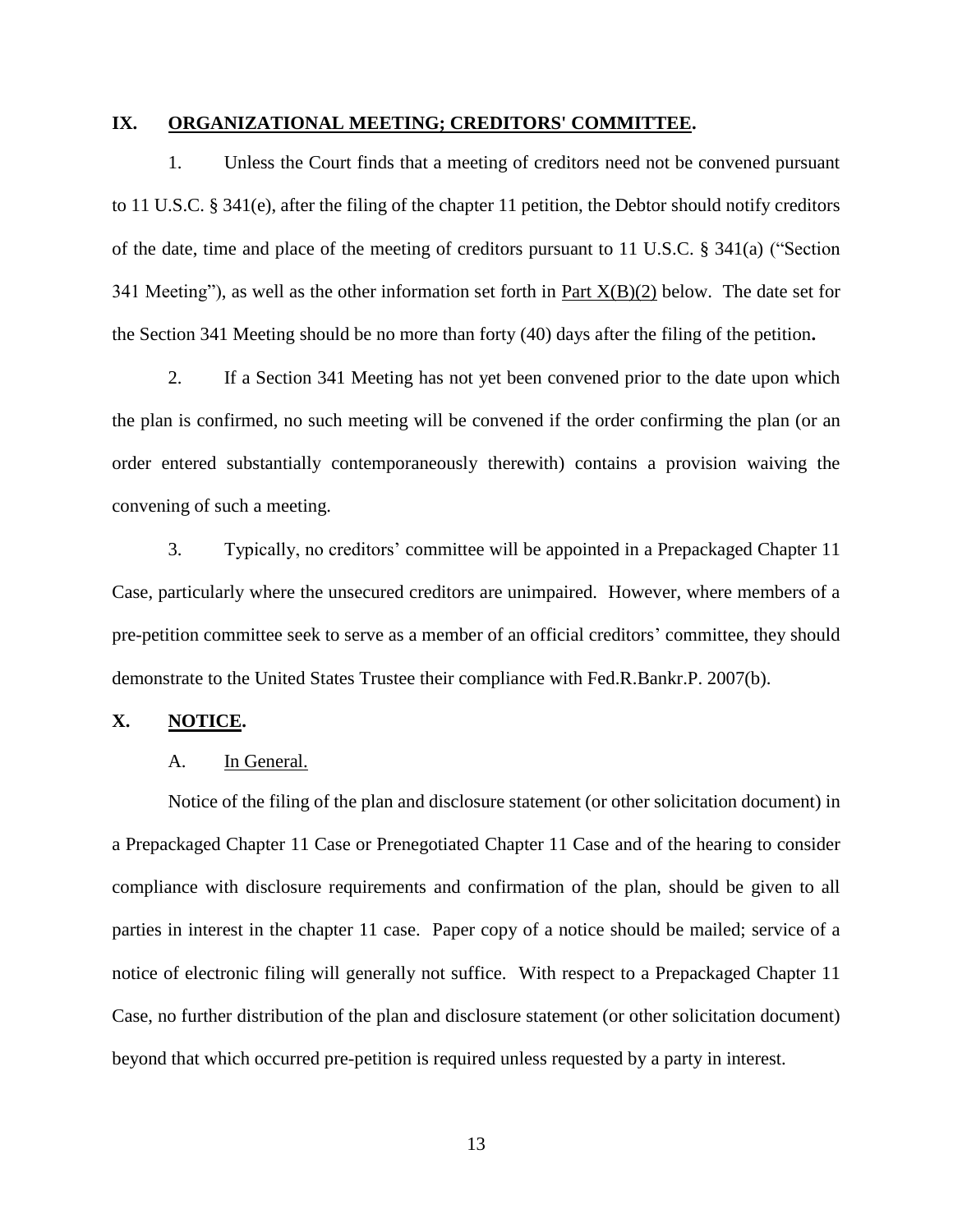## B. Hearing Notice.

1. Where the disclosure statement has not been approved by the Court prior to plan confirmation in a Prepackaged Chapter 11 Case or Prenegotiated Chapter 11 Case, the Debtor should prepare and mail paper copies to all parties in interest in its chapter 11 case of a "**Summary of Plan of Reorganization and Notice of Hearing to Consider (i) Debtor's Compliance with Disclosure Requirements and (ii) Confirmation of Plan of Reorganization**" (or other

solicitation documents) in substantially the form annexed hereto as Exhibit D (the "Hearing

Notice"). The Hearing Notice should set forth:

- (i) the date, time and place of the hearing to consider compliance with disclosure requirements and confirmation of the plan, and (ii) the date and time by which objections to the foregoing must be filed and served;
- include a chart summarizing plan distributions;
- set forth the name, address and telephone number of the person from whom copies of the plan and disclosure statement (or other solicitation document) can be obtained (at the Debtor's expense); and
- state that the plan and disclosure statement (or other solicitation document) can be viewed electronically and explain briefly how electronic access to these documents may be obtained.
- 2. Either the Hearing Notice or a separate notice should set forth the date, time and

place of the Section 341 Meeting and state that such meeting will not be convened if (a) the plan is confirmed prior to the date set for the Section 341 Meeting, and (b) the order confirming the plan (or an order entered substantially contemporaneously therewith) contains a provision waiving the convening of such a meeting.

C. Service.

1. The Hearing Notice should be served upon (a) record (registered) holders of debt and equity securities (determined as of the record date established in the disclosure statement or other solicitation document) that were entitled to vote on the plan, (b) record (registered) holders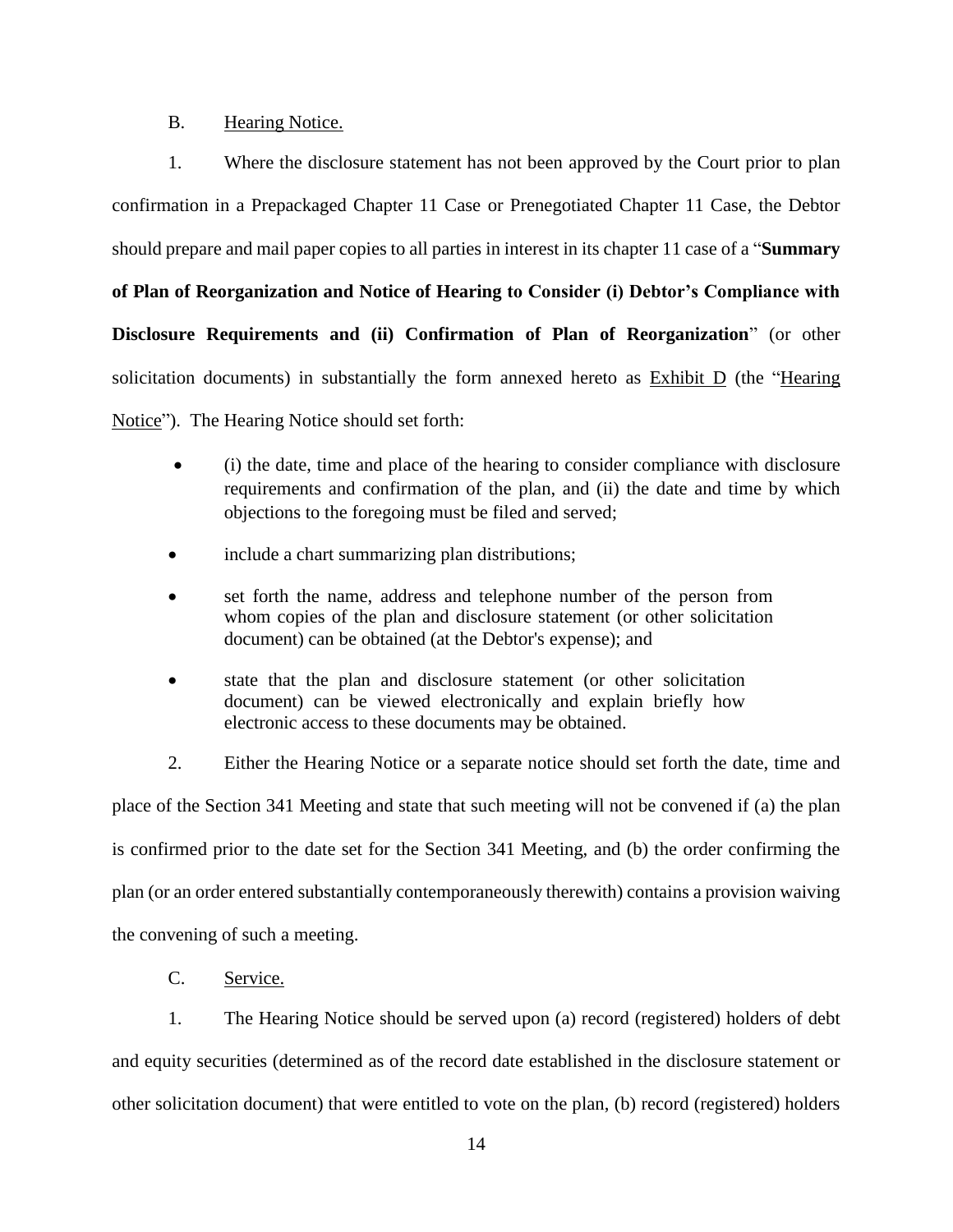of all other claims and interests of any class (determined as of a record date that is not more than fourteen (14) days prior to the date of the filing of the petition), (c) all other creditors of the Debtor, (d) the United States Trustee, (e) all indenture trustees, (f) any committee(s) that may have been appointed in the chapter 11 case, and (g) the United States in accordance with Fed.R.Bankr.P.  $2002(i)$ .

2. The Debtor should inform the Court of the proposed procedures for transmitting the Hearing Notice to beneficial holders of stock, bonds, debentures, notes, and other securities, and the Court may determine the adequacy of those procedures and enter such orders as it deems appropriate.

### D. Time Period.

The Hearing Notice should be mailed at least twenty-eight (28) days prior to the scheduled hearing date on confirmation of the plan and adequacy of disclosure, unless the Court shortens such notice period for cause.

## **XI. COMBINED HEARINGS.**

The hearings on the Debtor's compliance with either 11 U.S.C. § 1126(b)(1) or 11 U.S.C. § 1126(b)(2), as applicable, and on confirmation of the plan in a Prepackaged Chapter 11 Case should be combined whenever practicable.

15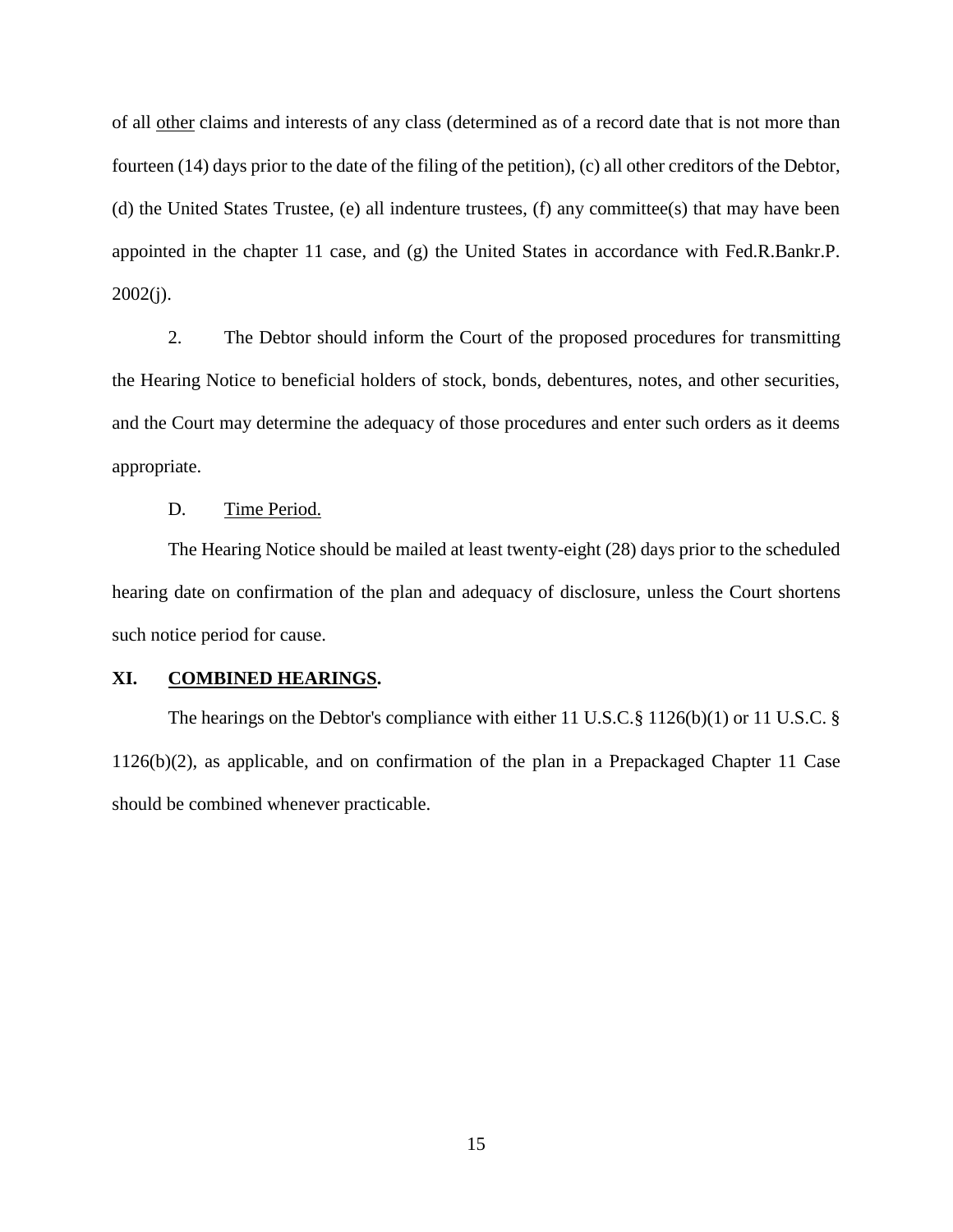## **EXHIBIT "A"**

# UNITED STATES BANKRUPTCY COURT EASTERN DISTRICT OF NEW YORK

In re

[NAME],

Debtor.

Chapter 11 Case No.

 $\qquad \qquad \qquad (-)$ 

Tax ID No.\_\_\_\_\_\_\_\_\_\_

## **SCHEDULING MOTION FOR PREPACKAGED CHAPTER 11 CASE**

# TO THE HONORABLE UNITED STATES BANKRUPTCY JUDGE:

The **[NAME OF DEBTOR]**, as debtor and debtor in possession (the "Debtor"),

respectfully represents:

## Background

# 1. **[Brief background of the Debtor].**

## Jurisdiction and Venue

2. This Court has jurisdiction to consider this application pursuant to 28 U.S.C. §§

157 and 1334. Consideration of this application is a core proceeding pursuant to 28 U.S.C. §

157(b). Venue of this proceeding is proper in this district pursuant to 28 U.S.C. §§ 1408 and

1409.

# The Debtor's Business

3. **[Brief Description of the Debtor's business].**

# The Proposed Plan of Reorganization

4. **[Brief description of the proposed plan of reorganization].**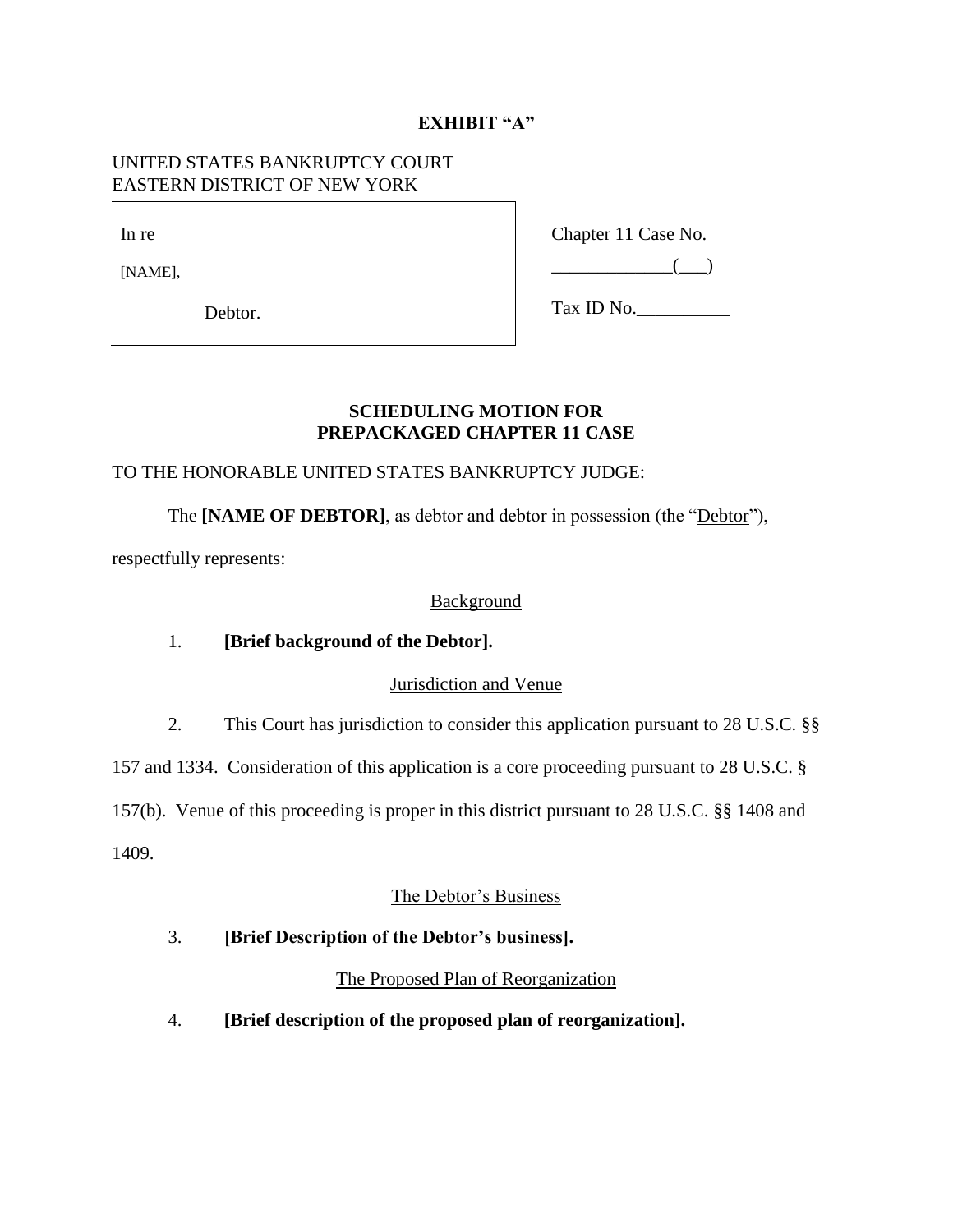## Key Dates

# 5. **[Chart of all key dates or milestones Debtor is seeking Court to approve in**

## **Chapter 11 case, including dates related to plan, DIP financing, asset sales, etc.]**

# This Court Should Schedule a Hearing To Consider Confirmation of the Proposed Plan

6. Pursuant to section 1128(a) of the Bankruptcy Code, the Debtor requests that the Court set a hearing to consider confirmation of the Plan.

7. **[Summarize results of pre-petition solicitation].**

8. **[Indicate whether Debtor requests that confirmation hearing and disclosure hearing be combined]. [Indicate proposed date and time for confirmation/disclosure hearings].**

9. The Debtor proposes to publish notice of the Confirmation and Disclosure Compliance Hearing (the "Hearing Notice") **[insert where notice will be published]. [Indicate whether the proposed notice schedule complies with the minimum twenty-eight (28) days notice required under Rules 2002(b) and 3017(a) of the Federal Rules of Bankruptcy Procedure (the "Bankruptcy Rules".]**<sup>1</sup>

10. In addition to the Hearing Notice, the Debtor will transmit, in accordance with Bankruptcy Rule 3017(d), via first class mail, postage prepaid, a copy of the Disclosure Statement and the Plan to all holders of claims against, or equity interests in, the Debtor other than **[insert parties who received such materials pursuant to the prepetition solicitation]**, which are the parties to whom the Disclosure Statement and Plan have already been transmitted pursuant to the prepetition solicitation.

 $\overline{a}$ 

 $<sup>1</sup>A$  form of Hearing Notice, which includes a summary of the Plan, also is appended to the Guidelines.</sup>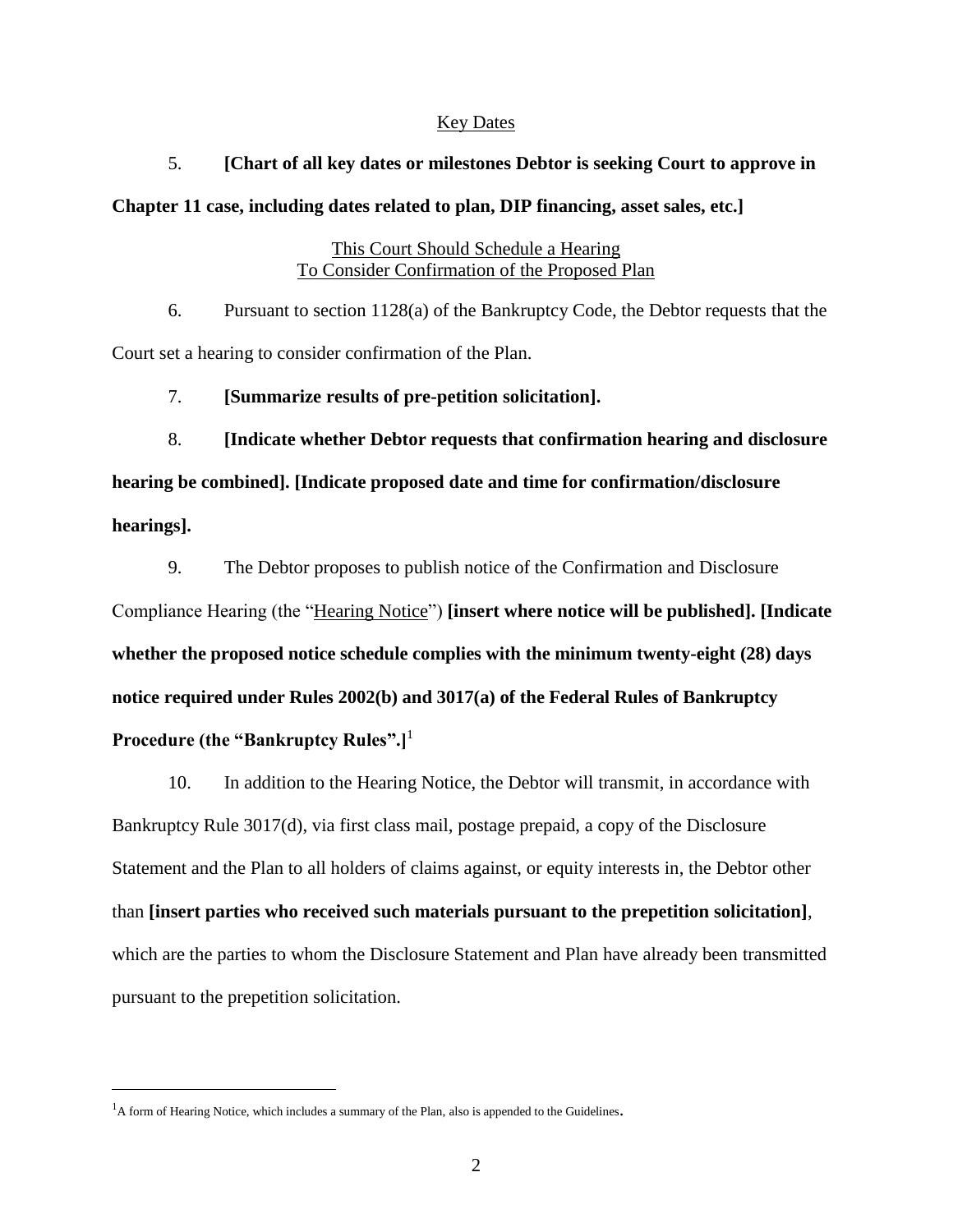## Notice

11. Notice of this application has been given to **[insert names of persons to whom** 

# **notice has been given, which should include the U.S. Trustee].**

12. No previous application for the relief sought herein has been made to this or any other court.

WHEREFORE, the Debtor respectfully requests entry of an order granting the relief

requested herein and granting the Debtor such other and further relief as is just.

Dated:\_\_\_\_\_\_\_\_\_\_,\_\_\_\_\_

 $By:$ 

**[signing attorney]** Attorneys for Debtor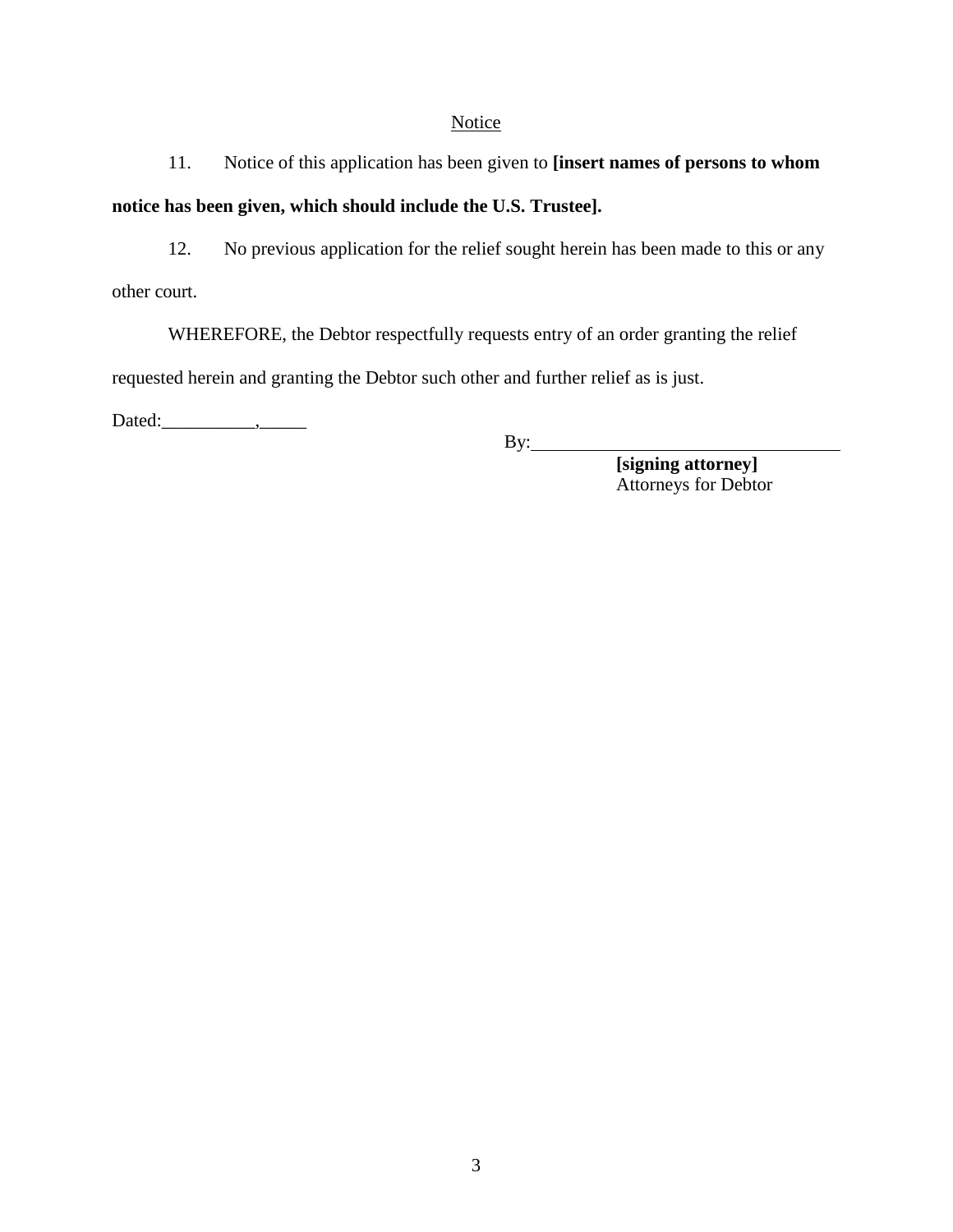#### **EXHIBIT "B"**

NO PERSON HAS BEEN AUTHORIZED TO GIVE ANY INFORMATION OR ADVICE, OR TO MAKE ANY REPRESENTATION, OTHER THAN WHAT IS INCLUDED IN THE MATERIALS MAILED WITH THIS BALLOT.

**[NAME OF DEBTOR],**

Debtor.

**[DEBTOR'S ADDRESS]**

**Tax ID No.**

 $\overline{\phantom{a}}$  , where  $\overline{\phantom{a}}$ 

### **BALLOT FOR ACCEPTING OR REJECTING PREPACKAGED PLAN OF REORGANIZATION OF [NAME OF DEBTOR] UNDER CHAPTER 11 OF THE BANKRUPTCY CODE BALLOT FOR VOTING \_\_% NOTES (Class :\_\_:\_\_% NOTE CLAIMS) [Insert Exact Name of Notes/Bonds, If Applicable]\* [Insert CUSIP #, If Applicable]**

If you are a beneficial owner of **[NAME OF SECURITIES]** (the \_\_\_% Notes") issued by **[NAME OF DEBTOR]**, please use this Ballot to cast your vote to accept or reject the chapter 11 plan of reorganization (the "Plan") which is being proposed by **[DEBTOR]**. The Plan is Exhibit **[ ]** to the Disclosure Statement, dated \_\_\_\_\_\_ , \_\_\_\_, (the "Disclosure Statement"), which accompanies this Ballot. The Plan can be confirmed by the Bankruptcy Court and thereby made binding upon you if it is accepted by the holders of two-thirds in amount and more than one-half in number of claims in each class that vote on the Plan, and by the holders of two-thirds in amount of equity security interests in each class that vote on the Plan, and if it otherwise satisfies the requirements of section 1129(a) of the Bankruptcy Code. [If the requisite acceptances are not obtained, the Bankruptcy Court may nonetheless confirm the Plan if it finds that the Plan provides fair and equitable treatment to, and does not discriminate unfairly against, the class or classes rejecting it, and otherwise satisfies the requirements of section 1129(b) of the Bankruptcy Code.]

### **IMPORTANT**

**VOTING DEADLINE**: \_\_\_\_\_:\_\_\_\_\_.**M**., **EASTERN TIME ON** \_\_\_\_\_:\_\_\_\_\_. REVIEW THE ACCOMPANYING DISCLOSURE STATEMENT FOR THE PLAN. [BALLOTS WILL NOT BE ACCEPTED BY FACSIMILE TRANSMISSION.] DO NOT RETURN ANY SECURITIES WITH THIS BALLOT. This Ballot is not a letter of transmittal and may not be used for any purpose other than to cast votes to accept or reject the Plan.

<sup>\*</sup> This form ballot does not contemplate multiple securities within the same class.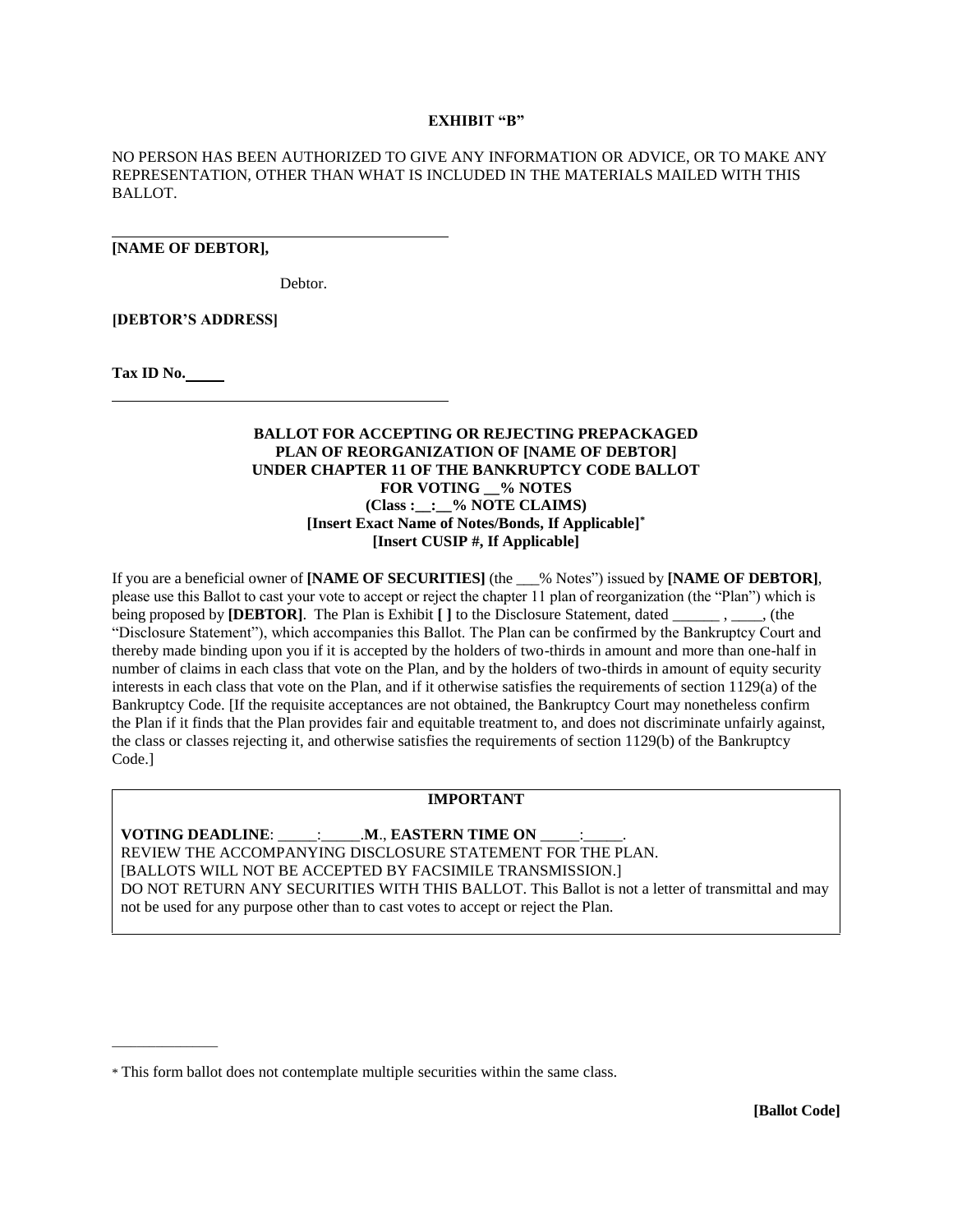## **HOW TO VOTE**

- 1. COMPLETE ITEM 1 (if not already filled out by your nominee) AND ITEM 2 AND COMPLETE ITEM 3 (if applicable).
- 2. REVIEW THE CERTIFICATIONS CONTAINED IN ITEM 4.
- **3. SIGN THE BALLOT** (unless your Ballot has already been signed or "prevalidated" by your nominee).
- 4. RETURN THE BALLOT IN THE PRE-ADDRESSED POSTAGE-PAID ENVELOPE (if the enclosed envelope is addressed to your nominee, make sure your nominee receives your Ballot in time to submit it before the Voting Deadline).
- 5. YOU WILL RECEIVE A SEPARATE BALLOT FOR EACH ISSUE OF SECURITIES YOU OWN WHICH IS ENTITLED TO BE VOTED UNDER THE PLAN.
- 6. YOU MUST VOTE *ALL YOUR\_\_\_* % NOTES *EITHER* TO ACCEPT *OR* TO REJECT THE PLAN AND MAY NOT SPLIT YOUR VOTE.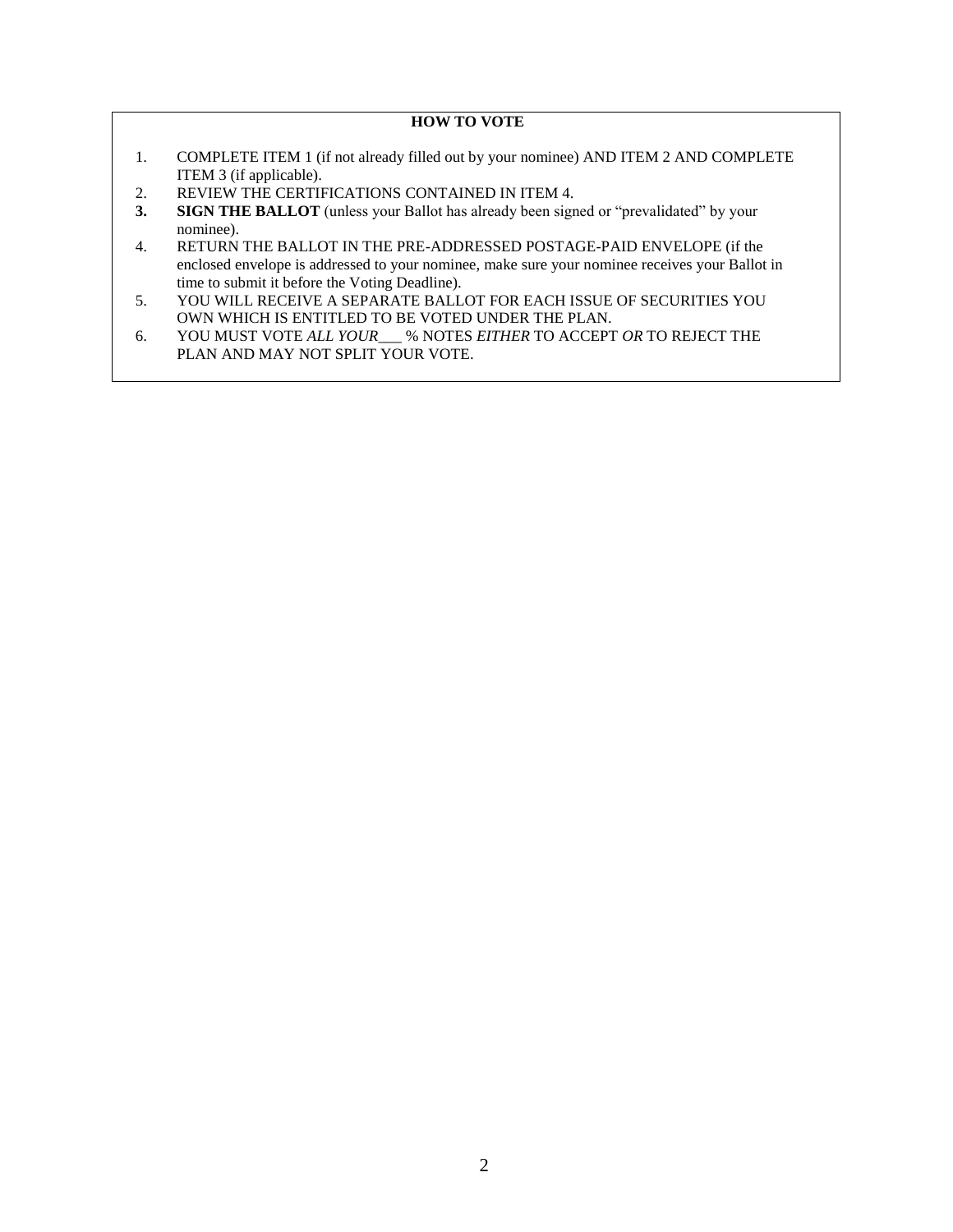**Item 1. Principal Amount of % Notes Voted**. The undersigned certifies that as of [the record date] the undersigned was either the beneficial owner, or the nominee of a beneficial owner, of % Notes in the following aggregate unpaid principal amount (insert amount in the box below). If your % Notes are held by a nominee on your behalf and you do not know the amount, please contact your nominee immediately.

|--|

**Item 2. Vote**. The beneficial owner of the % Notes identified in Item 1 votes as follows (check one box only—if you do not check a box your vote will not be counted):

#### **0** to **Accept** the Plan. **0** to **Reject** the Plan.

**Item 3. Identify All Other % Notes Voted**. By returning this Ballot, the beneficial owner of the % Notes identified in Item 1 certifies that (a) this Ballot is the only Ballot submitted for the % Notes owned by such beneficial owner, except for the % Notes identified in the following table, and (b) *all* Ballots for % Notes submitted by the beneficial owner indicate the same vote to accept or reject the Plan that the beneficial owner has indicated in Item 2 of this Ballot (please use additional sheets of paper if necessary):

| <b>Account Number</b> | Name of<br>Holder* | Principal Amount<br>of Other__%<br><b>Notes Voted</b> |
|-----------------------|--------------------|-------------------------------------------------------|
|                       |                    | Φ                                                     |
|                       |                    |                                                       |

#### **ONLY COMPLETE ITEM 3 IF YOU HAVE SUBMITTED OTHER BALLOTS**

\* Insert your name if the notes are held by you in record name or, if held in street name, insert the name of your broker or bank.

**Item 4. Authorization**. By returning this Ballot, the beneficial owner of the \_\_\_% Notes identified in Item 1 certifies that it (a) has full power and authority to vote to accept or reject the Plan with respect to the \_\_\_% Notes listed in Item 1, (b) was the beneficial owner of the \_\_\_% Notes described in Item 1 on \_\_\_\_\_\_\_, \_\_\_\_\_\_, and (c) has received was the beneficial owner of the  $\_\_\%$  Notes described in Item 1 on  $\_\_\_\_\,,\_\_\_\_\$ Disclosure Statement (including the exhibits thereto) and understands that the solicitation of votes for the Plan is subject to all the terms and conditions set forth in the Disclosure Statement.

| Name:           |                                          |     |            |
|-----------------|------------------------------------------|-----|------------|
|                 | (Print or Type)                          |     |            |
|                 | Social Security or Federal Tax I.D. No.: |     |            |
|                 |                                          |     | (Optional) |
|                 | Signature:                               |     |            |
| $\mathbf{By:}$  |                                          |     |            |
|                 | (If Appropriate)                         |     |            |
| Title:          |                                          |     |            |
|                 | (If Appropriate)                         |     |            |
| <b>Street</b>   |                                          |     | Address:   |
| City,           | State.                                   | Zip | Code:      |
|                 | Telephone Number: ()                     |     |            |
| Date Completed: |                                          |     |            |

No fees, commissions, or other remuneration will be payable to any broker, dealer, or other person for soliciting votes on the Plan. This Ballot shall not constitute or be deemed a proof of claim or equity interest or an assertion of a claim or equity interest.

**YOUR VOTE MUST BE FORWARDED IN AMPLE TIME FOR YOUR VOTE TO BE RECEIVED BY [DEBTOR or DEBTOR'S**  , OR YOUR VOTE WILL NOT BE COUNTED. IF THE **ENCLOSED ENVELOPE IS ADDRESSED TO YOUR NOMINEE, MAKE SURE YOUR NOMINEE RECEIVES YOUR BALLOT IN TIME TO SUBMIT IT BEFORE THE VOTING DEADLINE.**

**IF YOU HAVE ANY QUESTIONS REGARDING THIS BALLOT OR THE VOTING PROCEDURES, OR IF YOU NEED A BALLOT OR ADDITIONAL COPIES OF THE DISCLOSURE STATEMENT OR OTHER ENCLOSED MATERIALS,** PLEASE CALL [DEBTOR or DEBTOR'S AGENT], AT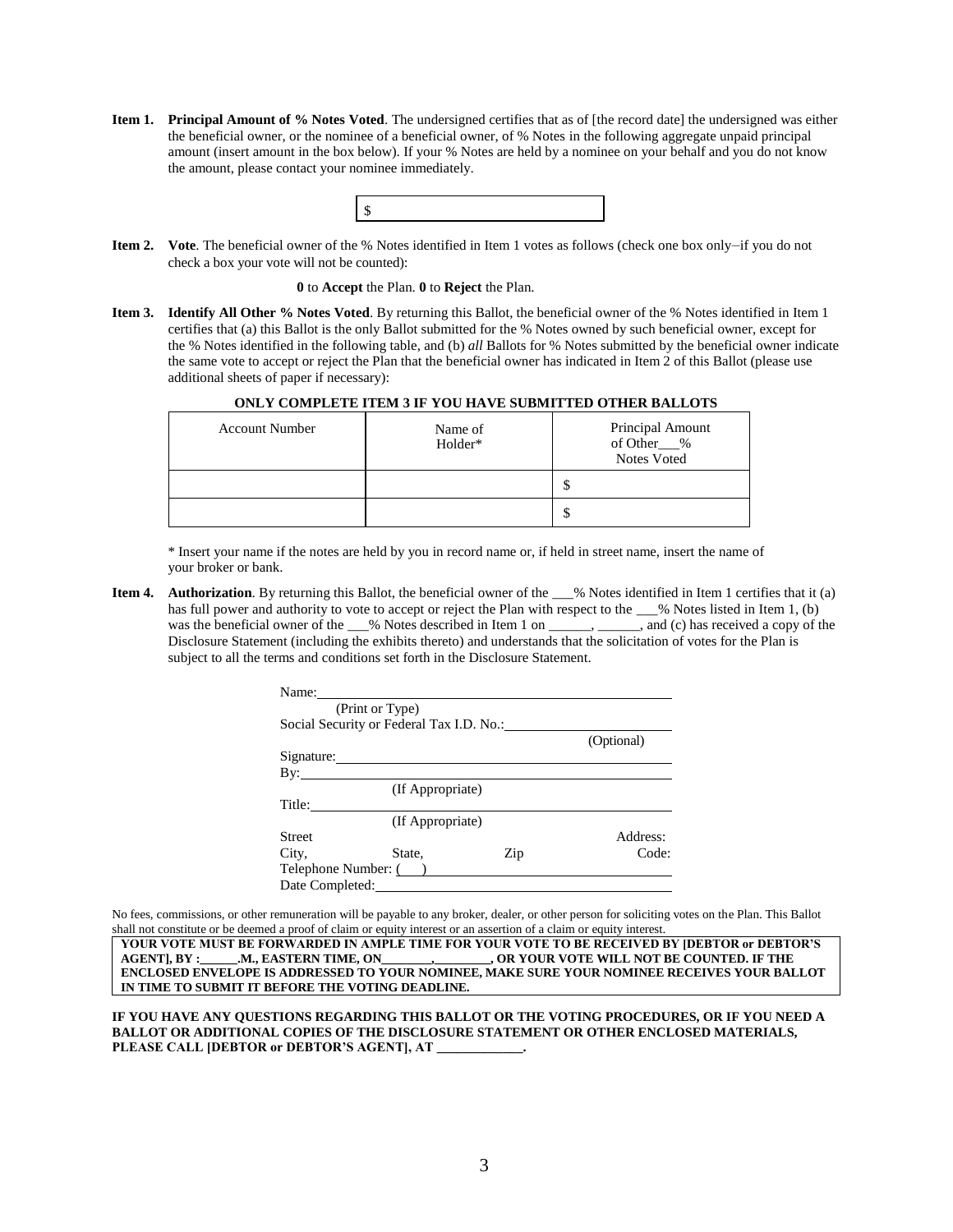#### **EXHIBIT "C"**

NO PERSON HAS BEEN AUTHORIZED TO GIVE ANY INFORMATION OR ADVICE, OR TO MAKE ANY REPRESENTATION, OTHER THAN WHAT IS INCLUDED IN THE MATERIALS MAILED WITH THIS BALLOT.

**[NAME OF DEBTOR],**

Debtor.

#### **[DEBTOR'S ADDRESS]**

**Tax ID No.**

### **MASTER BALLOT FOR ACCEPTING OR REJECTING PREPACKAGED PLAN OF REORGANIZATION OF [NAME OF DEBTOR] TO BE FILED UNDER CHAPTER 11 OF THE BANKRUPTCY CODE MASTER BALLOT FOR VOTING % NOTES (Class : % NOTE CLAIMS) [Insert exact name of Notes/Bonds]\* [Insert CUSIP # If Applicable]**

THE **VOTING DEADLINE** BY WHICH YOUR MASTER BALLOT MUST BE *RECEIVED* BY [DEBTOR or DEBTOR'S AGENT] IS  $\qquad := \dots M$ ., EASTERN TIME ON  $\qquad \qquad ...$ . IF YOUR MASTER BALLOT IS NOT RECEIVED ON OR BEFORE THE VOTING DEADLINE, THE VOTES REPRESENTED BY YOUR MASTER BALLOT WILL NOT BE COUNTED.

This Master Ballot is to be used by you, as a broker, bank, or other nominee (or as their proxy holder or agent) (each of the foregoing, a "Nominee"), for beneficial owners of **[NAME OF SECURITIES]** (the \_\_\_% Notes") issued by **[NAME OF DEBTOR**], to transmit the votes of such holders in respect of their % Notes to accept or reject the chapter 11 plan of reorganization (the "Plan") described in, and attached as Exhibit "\_\_\_" to the Disclosure Statement, dated \_\_\_\_, \_\_\_\_ (the "Disclosure Statement") provided to you. Before you transmit such votes, please review the Disclosure Statement carefully, including the voting procedures explained in Section  $\qquad$ .

The Plan can be confirmed by the Bankruptcy Court and thereby made binding upon you and the beneficial owners of % Notes for which you are the Nominee if it is accepted by the holders of two-thirds in amount and more than one-half in number of claims in each class that vote on the Plan, and by the holders of two-thirds in amount of equity security interests in each class that vote on the Plan, and if it otherwise satisfies the requirements of section 1129(a) of the Bankruptcy Code. [If the requisite acceptances are not obtained, the Bankruptcy Court may nonetheless confirm the Plan if it finds that the Plan provides fair and equitable treatment to, and does not discriminate unfairly against, the class or classes rejecting it, and otherwise satisfies the requirements of section 1129(b) of the Bankruptcy Code.]

**PLEASE READ AND FOLLOW THE ATTACHED INSTRUCTIONS CAREFULLY. COMPLETE, SIGN, AND DATE THIS MASTER BALLOT, AND RETURN IT SO THAT IT IS RECEIVED BY [DEBTOR or DEBTOR'S AGENT] ON OR BEFORE THE VOTING DEADLINE OF \_\_\_\_\_: \_\_\_\_\_\_.M., EASTERN TIME, ON \_\_\_\_\_\_,\_\_\_\_\_\_\_\_\_. IF THIS MASTER BALLOT IS NOT COMPLETED, SIGNED, AND TIMELY RECEIVED, THE VOTES TRANSMITTED BY THIS MASTER BALLOT WILL NOT BE COUNTED.**

\_\_\_\_\_\_\_\_\_\_\_\_\_\_\_\_\_\_\_\_\_\_

<sup>\*</sup> This form ballot does not contemplate multiple securities within the same class.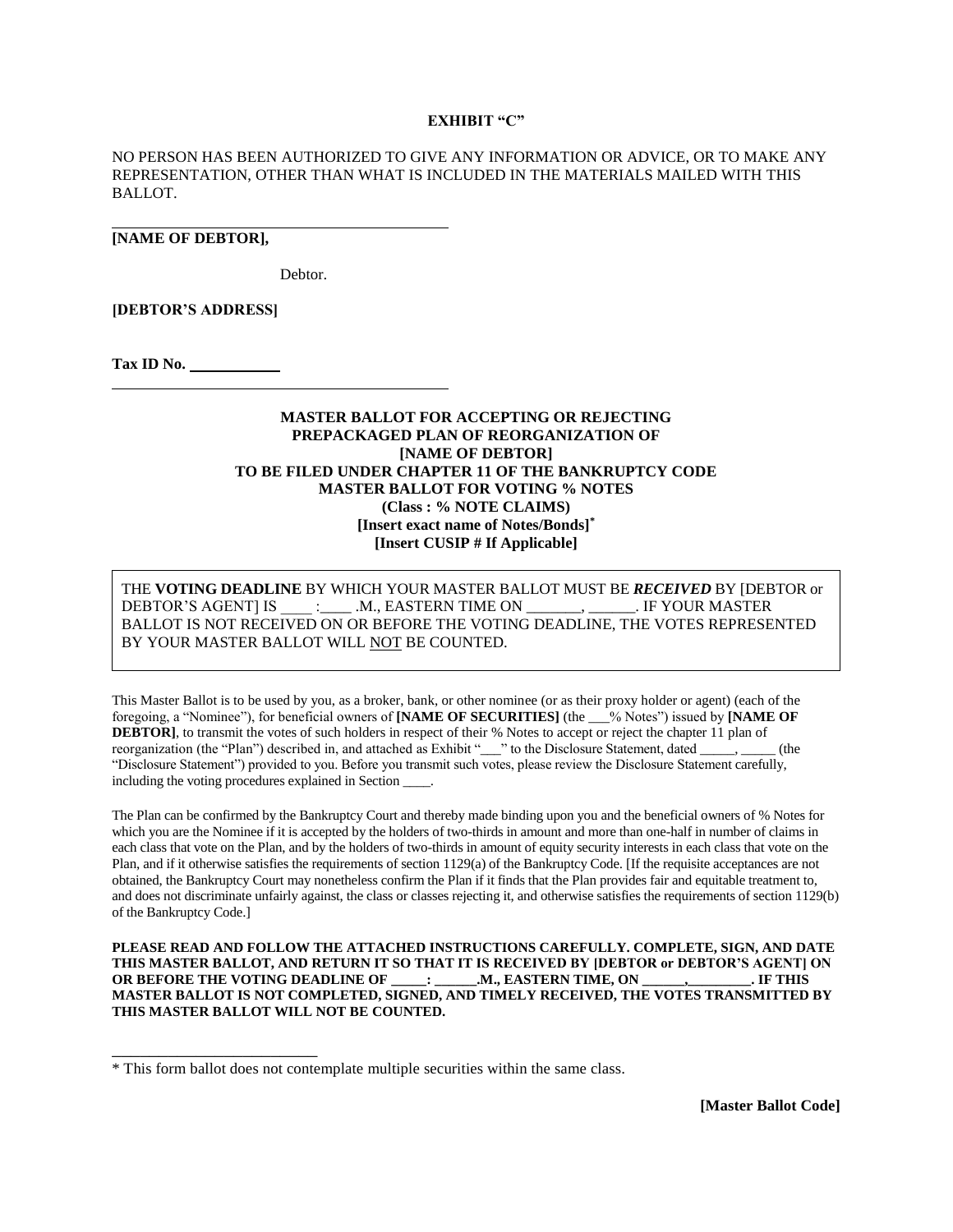| <b>Item 1. Certification of Authority to Vote.</b> The undersigned certifies that as of the | , record date, |
|---------------------------------------------------------------------------------------------|----------------|
| the undersigned (please check the applicable box):                                          |                |

- [ ] Is a broker, bank, or other nominee for the beneficial owners of the aggregate principal amount of \_\_% Notes listed in Item 2 below, and is the registered holder of such securities, or
- [ ] Is acting under a power of attorney and/or agency (a copy of which will be provided upon request) granted by a broker, bank, or other nominee that is the registered holder of the aggregate principal amount of % Notes listed in Item 2 below, or
- [ ] Has been granted a proxy (an original of which is attached hereto) from a broker, bank, or other nominee, or a beneficial owner, that is the registered holder of the aggregate principal amount of % Notes listed in Item 2 below, and,

accordingly, has full power and authority to vote to accept or reject the Plan on behalf of the beneficial owners of the % Notes described in Item 2 below.

**Item 2. Class \_\_\_ (\_\_% Note Claims) Vote.** The undersigned transmits the following votes of beneficial owners in respect of their  $\%$  Notes, and certifies that the following beneficial owners of  $\%$  Notes, as identified by their respective customer account numbers set forth below, are beneficial owners of such securities as of the \_\_\_\_\_\_\_\_ , \_\_\_\_\_\_ record date and have delivered to the undersigned, as Nominee, Ballots casting such votes (Indicate in the appropriate column the aggregate principal amount voted for each account, or attach such information to this Master Ballot in the form of the following table. Please note: Each beneficial owner must vote *all* his, her, or its Class \_\_ claims (\_\_% Notes) *either* to accept or reject the Plan, and may *not* split such vote.):

| <b>Your Customer Account</b><br><b>Number for Each</b><br><b>Beneficial Owner of _%</b> | Principal Amount of __%<br><b>Notes</b><br>Voted to ACCEPT the |           | Principal Amount of ____%<br><b>Notes</b><br>Voted to REJECT the Plan |
|-----------------------------------------------------------------------------------------|----------------------------------------------------------------|-----------|-----------------------------------------------------------------------|
| <b>Notes</b>                                                                            | Plan                                                           |           |                                                                       |
| 1.                                                                                      | \$                                                             | OR        | $\mathbb{S}$                                                          |
| 2.                                                                                      | \$                                                             | <b>OR</b> | \$                                                                    |
| $\overline{3}$ .                                                                        | \$                                                             | <b>OR</b> | \$                                                                    |
| $\overline{4}$ .                                                                        | \$                                                             | <b>OR</b> | \$                                                                    |
| 5.                                                                                      | \$                                                             | <b>OR</b> | $\mathbb{S}$                                                          |
| 6.                                                                                      | \$                                                             | OR        | $\mathbb{S}$                                                          |
| 7.                                                                                      | \$                                                             | <b>OR</b> | \$                                                                    |
| 8.                                                                                      | \$                                                             | <b>OR</b> | \$                                                                    |
| 9.                                                                                      | \$                                                             | <b>OR</b> | \$                                                                    |
| 10.                                                                                     | \$                                                             | OR        | \$                                                                    |
| <b>TOTALS</b>                                                                           | \$                                                             |           | \$                                                                    |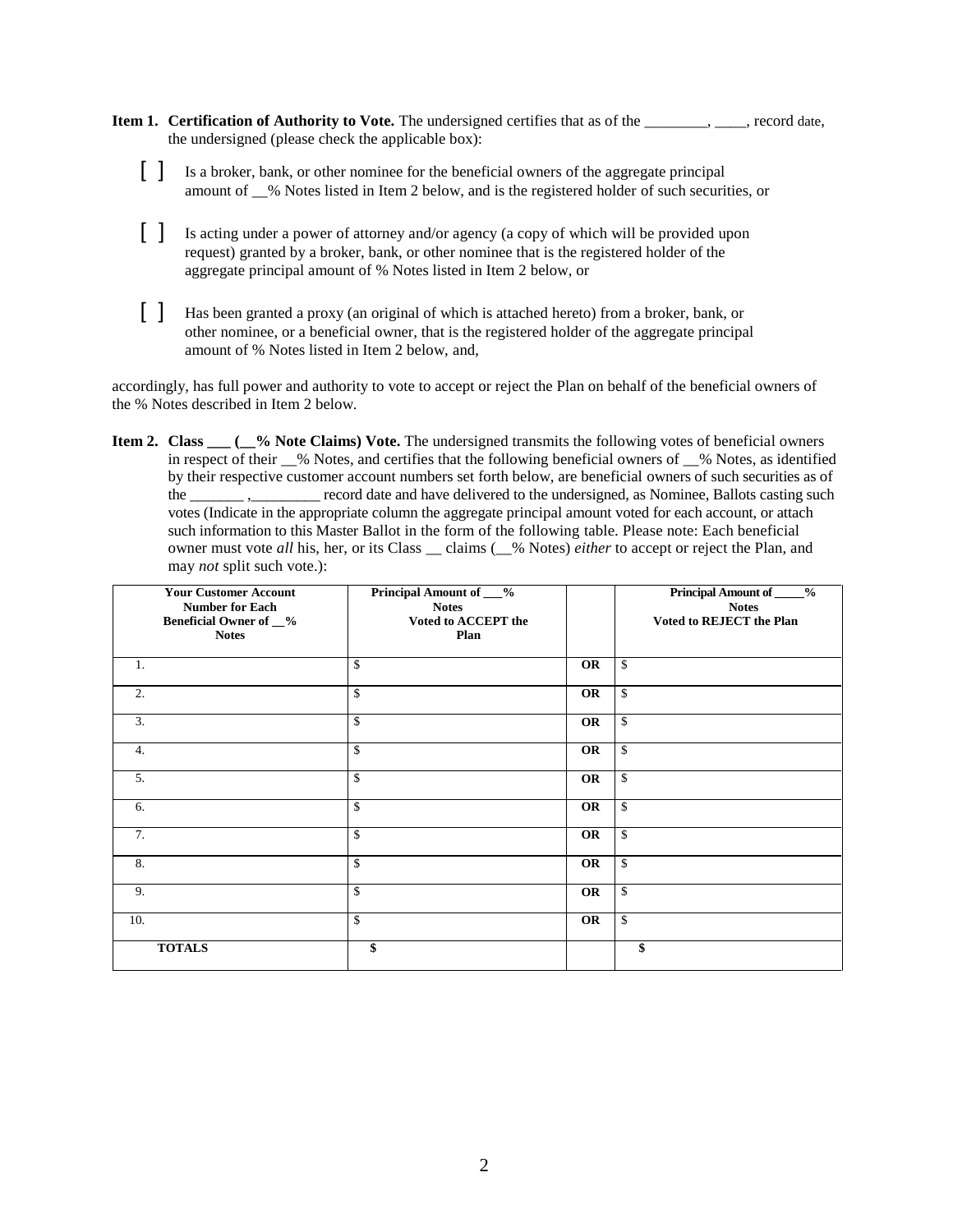**Item 3. Certification As to Transcription of Information From Item 3 As to Other \_\_% Notes Voted by Beneficial Owners.** The undersigned certifies that the undersigned has transcribed in the following table the information, if any, provided by beneficial owners in Item 3 of the\_\_\_% Note Ballots, identifying any other \_\_\_% Notes for which such beneficial owners have submitted other Ballots:

| <b>YOUR</b> customer account number for<br>each beneficial owner who completed<br>Item 3 of the ___% Note Ballot | TRANSCRIBE FROM ITEM 3 OF [ ]% NOTES BALLOT:                          |                                                                       |                                                                                                                  |
|------------------------------------------------------------------------------------------------------------------|-----------------------------------------------------------------------|-----------------------------------------------------------------------|------------------------------------------------------------------------------------------------------------------|
|                                                                                                                  | <b>Account Number</b><br>(Transcribe from Item 3<br>of % Note Ballot) | <b>Name</b><br>Holder<br>(Transcribe from Item 3<br>of % Note Ballot) | <b>Principal Amount of</b><br>Other ___% Notes Voted<br>(Transcribe from Item 3<br>$\frac{1}{2}$ of Note Ballot) |
| 1.                                                                                                               |                                                                       |                                                                       | <sup>\$</sup>                                                                                                    |
| 2.                                                                                                               |                                                                       |                                                                       | <sup>\$</sup>                                                                                                    |
| 3.                                                                                                               |                                                                       |                                                                       | \$                                                                                                               |
| 4.                                                                                                               |                                                                       |                                                                       |                                                                                                                  |
| 5.                                                                                                               |                                                                       |                                                                       | \$                                                                                                               |
| 6.                                                                                                               |                                                                       |                                                                       |                                                                                                                  |
| 7.                                                                                                               |                                                                       |                                                                       | $\mathcal{S}$                                                                                                    |
| 8.                                                                                                               |                                                                       |                                                                       |                                                                                                                  |
| 9.                                                                                                               |                                                                       |                                                                       | <sup>\$</sup>                                                                                                    |
| 10.                                                                                                              |                                                                       |                                                                       |                                                                                                                  |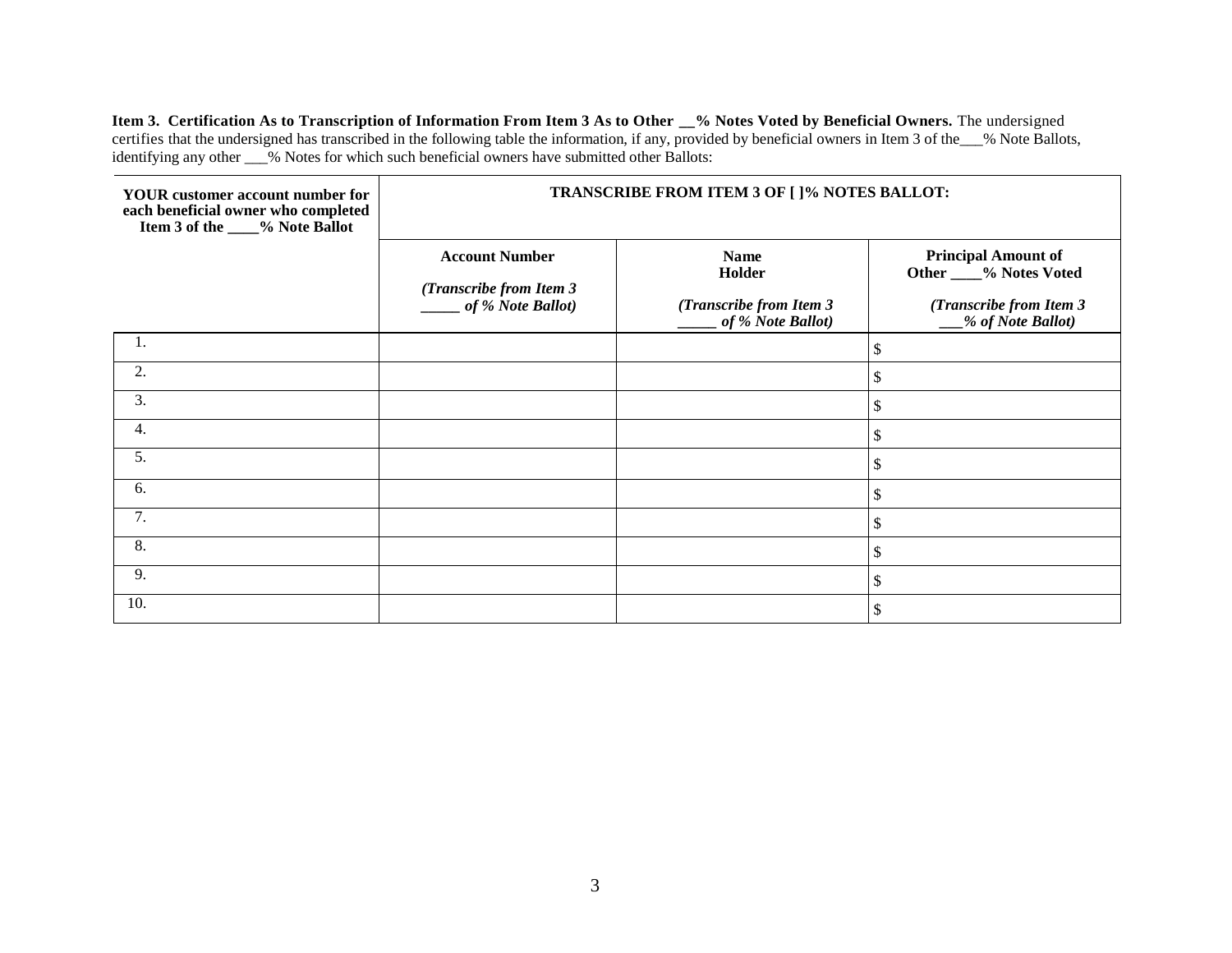**Item 4. Certification.** By signing this Master Ballot, the undersigned certifies that each beneficial owner of \_\_\_% Notes listed in Item 2, above, has been provided with a copy of the Disclosure Statement, including the exhibits thereto, and acknowledges that the solicitation of votes is subject to all the terms and conditions set forth in the Disclosure Statement.

Name of Broker, Bank, or Other Nominee:

(Print or Type)

Name of Proxy Holder or Agent for Broker, Bank, or Other Nominee (if applicable):

|                       | (Print or Type)                                                                                                                                                                                                                |
|-----------------------|--------------------------------------------------------------------------------------------------------------------------------------------------------------------------------------------------------------------------------|
|                       | Social Security or Federal Tax I.D. No.:                                                                                                                                                                                       |
|                       | (If Applicable)                                                                                                                                                                                                                |
|                       |                                                                                                                                                                                                                                |
| $\mathbf{By:}\square$ |                                                                                                                                                                                                                                |
|                       | (If Appropriate)                                                                                                                                                                                                               |
|                       | (If Appropriate)                                                                                                                                                                                                               |
| Street Address:       |                                                                                                                                                                                                                                |
|                       | City, State, Zip Code:                                                                                                                                                                                                         |
|                       |                                                                                                                                                                                                                                |
|                       | Date Completed: National Complete Complete Complete Complete Complete Complete Complete Complete Complete Complete Complete Complete Complete Complete Complete Complete Complete Complete Complete Complete Complete Complete |
|                       |                                                                                                                                                                                                                                |

**THIS MASTER BALLOT MUS \_\_\_\_\_:\_\_\_\_.M., EASTERN TIME, ON \_\_\_\_\_\_, \_\_\_\_\_OR THE VOTES TRANSMITTED HEREBY WILL NOT BE COUNTED.**

**[PLEASE NOTE: BALLOTS AND MASTER BALLOTS WILL NOT BE ACCEPTED BY FACSIMILE TRANSMISSION.]**

**IF YOU HAVE ANY QUESTIONS REGARDING THIS MASTER BALLOT OR THE VOTING PROCEDURES, OR IF YOU NEED ADDITIONAL COPIES OF THE MASTER BALLOT, BALLOTS, DISCLOSURE STATEMENT, OR OTHER RELATED MATERIALS, PLEASE CALL [DEBTOR or DEBTOR'S AGENT], AT \_\_\_\_\_\_\_\_\_.**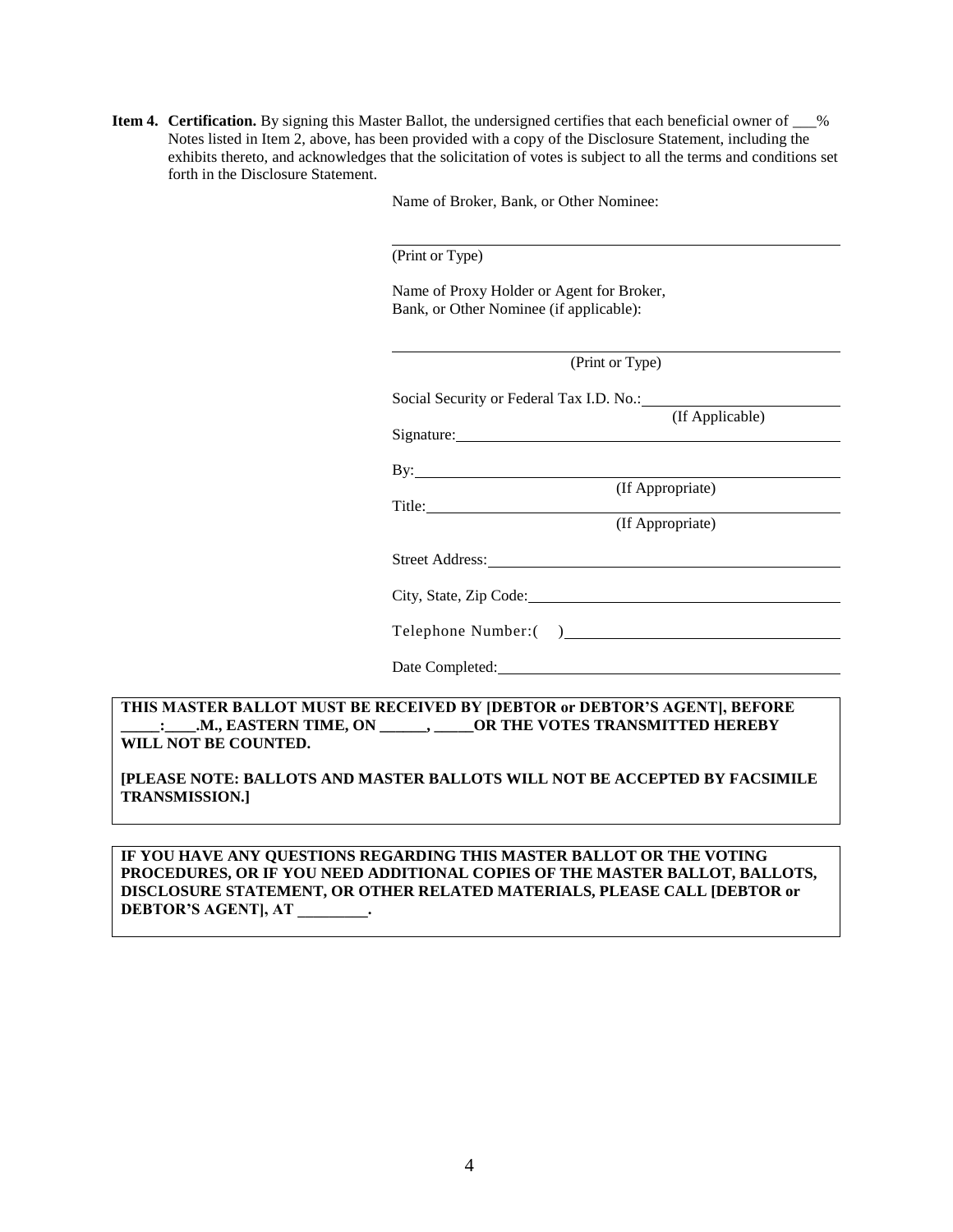### **INSTRUCTIONS FOR COMPLETING THE MASTER BALLOT**

### **VOTING DEADLINE:**

The Voting Deadline is \_\_\_\_\_: \_\_\_\_.m., Eastern Time, on \_\_\_\_\_, \_\_\_\_, unless extended by the Debtor. To have the vote of your customers count, you must complete, sign, and return this Master Ballot so that it is received by **[DEBTOR or DEBTOR'S AGENT], [ADDRESS]**, *on or before* the Voting Deadline.

#### **HOW TO VOTE:**

If you are both the registered owner *and* beneficial owner of any principal amount of \_\_\_\_% Notes and you wish to vote such % Notes, you may complete, execute, and return to [DEBTOR or DEBTOR'S AGENT] *either* a \_\_% Note Ballot or a \_\_% Note Master Ballot.

**If you are transmitting the votes of any beneficial owners of \_\_% Notes other than** 

### **yourself,**

#### **you may** *either***:**

1. Complete and execute the  $\%$  Note Ballot (other than Items 2 and 3) and deliver to the beneficial owner such "prevalidated" \_\_\_% Note Ballot, along with the Disclosure Statement and other materials requested to be forwarded. The beneficial owner should complete Items 2 and 3 of that Ballot and return the completed Ballot to [DEBTOR or DEBTOR'S AGENT] so as to be received before the Voting Deadline;

### *O R*

2. For any \_\_\_% Note Ballots you do not "prevalidate":

Deliver the % Note Ballot to the beneficial owner, along with the Disclosure Statement and other materials requested to be forwarded, and take the necessary actions to enable such beneficial owner to (i) complete and execute such Ballot voting to accept or reject the Plan, and (ii) return the complete, executed Ballot to you in sufficient time to enable you to complete the Master Ballot and deliver it to **[DEBTOR or DEBTOR'S AGENT]** before the Voting Deadline; and

With respect to all  $\_\%$  Note Ballots returned to you, you must properly complete the Master Ballot, as follows:

- a. Check the appropriate box in Item 1 on the Master Ballot;
- b. Indicate the votes to accept or reject the Plan in Item 2 of this Master Ballot, as transmitted to you by the beneficial owners of \_\_\_% Notes. To identify such beneficial owners without disclosing their names, please use the customer account number assigned by you to each such beneficial owner, or if no such customer account number exists, please assign a number to each account (making sure to retain a separate list of each beneficial owner and the assigned number). **IMPORTANT: BENEFICIAL OWNERS MAY** *NOT* **SPLIT THEIR VOTES. EACH BENEFICIAL OWNER MUST VOTE** *ALL* **HIS, HER, OR ITS % NOTES** *EITHER* TO ACCEPT OR REJECT THE PLAN. IF ANY BENEFICIAL OWNER HAS ATTEMPTED TO SPLIT SUCH VOTE, PLEASE CONTACT [DEBTOR or DEBTOR'S AGENT] IMMEDIATELY. Any Ballot or Master Ballot which is validly executed but which does not indicate acceptance or rejection of the Plan by the indicated beneficial owner or which impermissibly attempts to split a vote will not be counted;
- c. Please note that Item 3 of this Master Ballot requests that you transcribe the information provided by each beneficial owner from Item 3 of each completed  $\%$  Note Ballot relating to other  $\%$ Notes voted;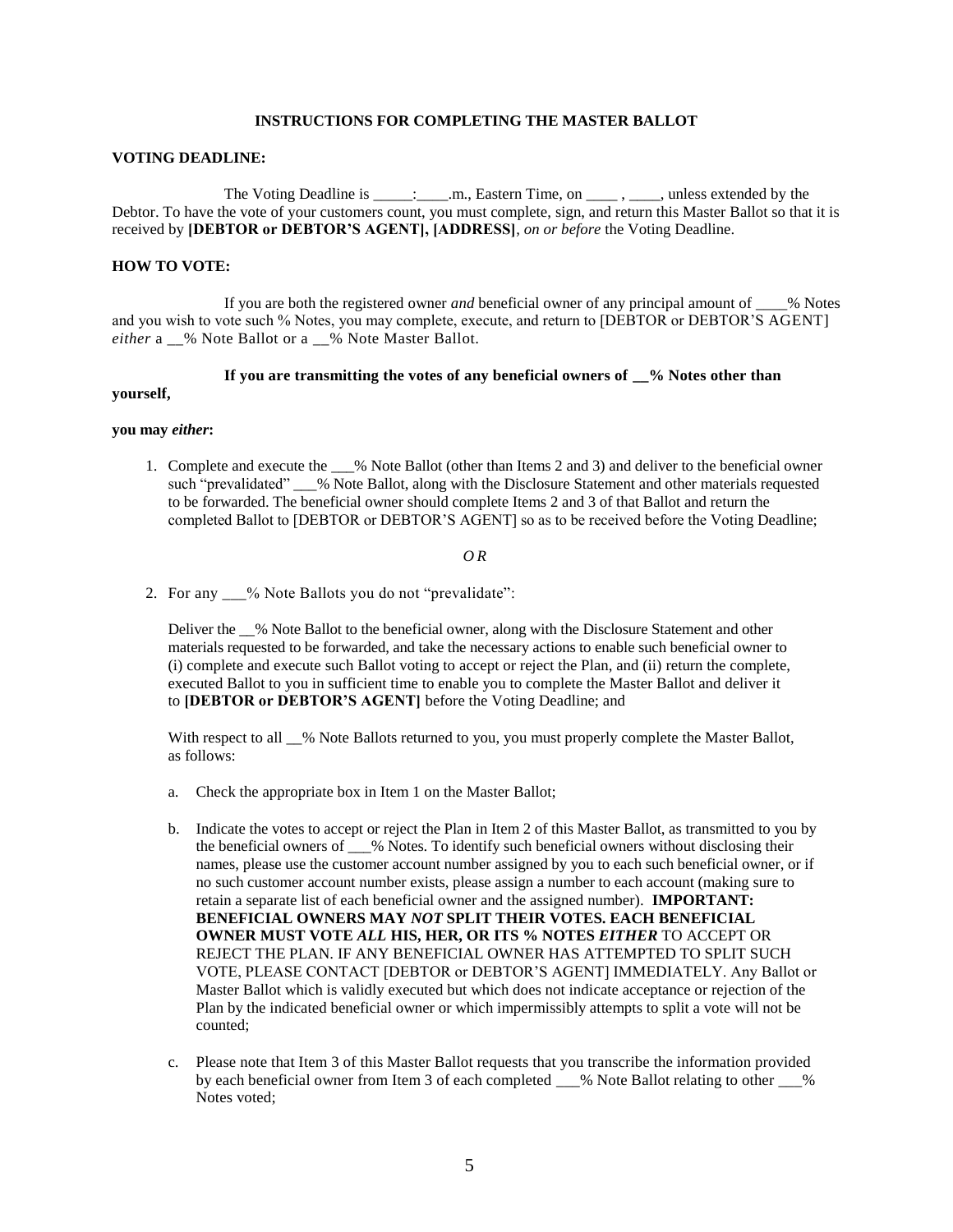- d. Review the certification in Item 4 of the Master Ballot;
- e. Sign and date the Master Ballot, and provide the remaining information requested;
- f. If additional space is required to respond to any item on the Master Ballot, please use additional sheets of paper clearly marked to indicate the applicable Item of the Master Ballot to which you are responding;
- g. Contact **[DEBTOR or DEBTOR'S AGENT]** to arrange for delivery of the completed Master Ballot to its offices; and
- h. Deliver the completed, executed Master Ballot so that it is actually *received* by **[DEBTOR or DEBTOR'S AGENT** on or before the Voting Deadline. For each completed, executed \_\_\_% Note Ballot returned to you by a beneficial owner, either forward such Ballot (along with your Master Ballot) to **[DEBTOR or DEBTOR'S AGENT]** or retain \_\_\_% Note Ballot in your files for one such year from the Voting Deadline.

### **PLEASE NOTE:**

This Master Ballot is *not* a letter of transmittal and may *not* be used for any purpose other than to cast votes to accept or reject the Plan. Holders should not surrender, at this time, certificates representing their securities. **[DEBTOR or DEBTOR'S AGENT]** will not accept delivery of any such certificates surrendered together with this Master Ballot. Surrender of securities for exchange may only be made by you, and will only be accepted pursuant to a letter of transmittal which will be furnished to you by the Debtor following confirmation of the Plan by the United States Bankruptcy Court.

No Ballot or Master Ballot shall constitute or be deemed a proof of claim or equity interest or an assertion of a claim or equity interest.

No fees or commissions or other remuneration will be payable to any broker, dealer, or other person for soliciting votes on the Plan. [We will, however, upon request, reimburse you for customary mailing and handling expenses incurred by you in forwarding the Ballots and other enclosed materials to the beneficial owners of

\_\_\_\_% Notes held by you as a nominee or in a fiduciary capacity. We will also pay all transfer taxes, if any, applicable to the transfer and exchange of your securities pursuant to and following confirmation of the Plan.]

**NOTHING CONTAINED HEREIN OR IN THE ENCLOSED DOCUMENTS SHALL RENDER YOU OR ANY OTHER PERSON THE AGENT OF THE DEBTOR [OR THE DEBTOR'S AGENT], OR AUTHORIZE YOU OR ANY OTHER PERSON TO USE ANY DOCUMENT OR MAKE ANY STATEMENTS ON BEHALF OF ANY OF THEM WITH RESPECT TO THE PLAN, EXCEPT FOR THE STATEMENTS CONTAINED IN THE ENCLOSED DOCUMENTS.**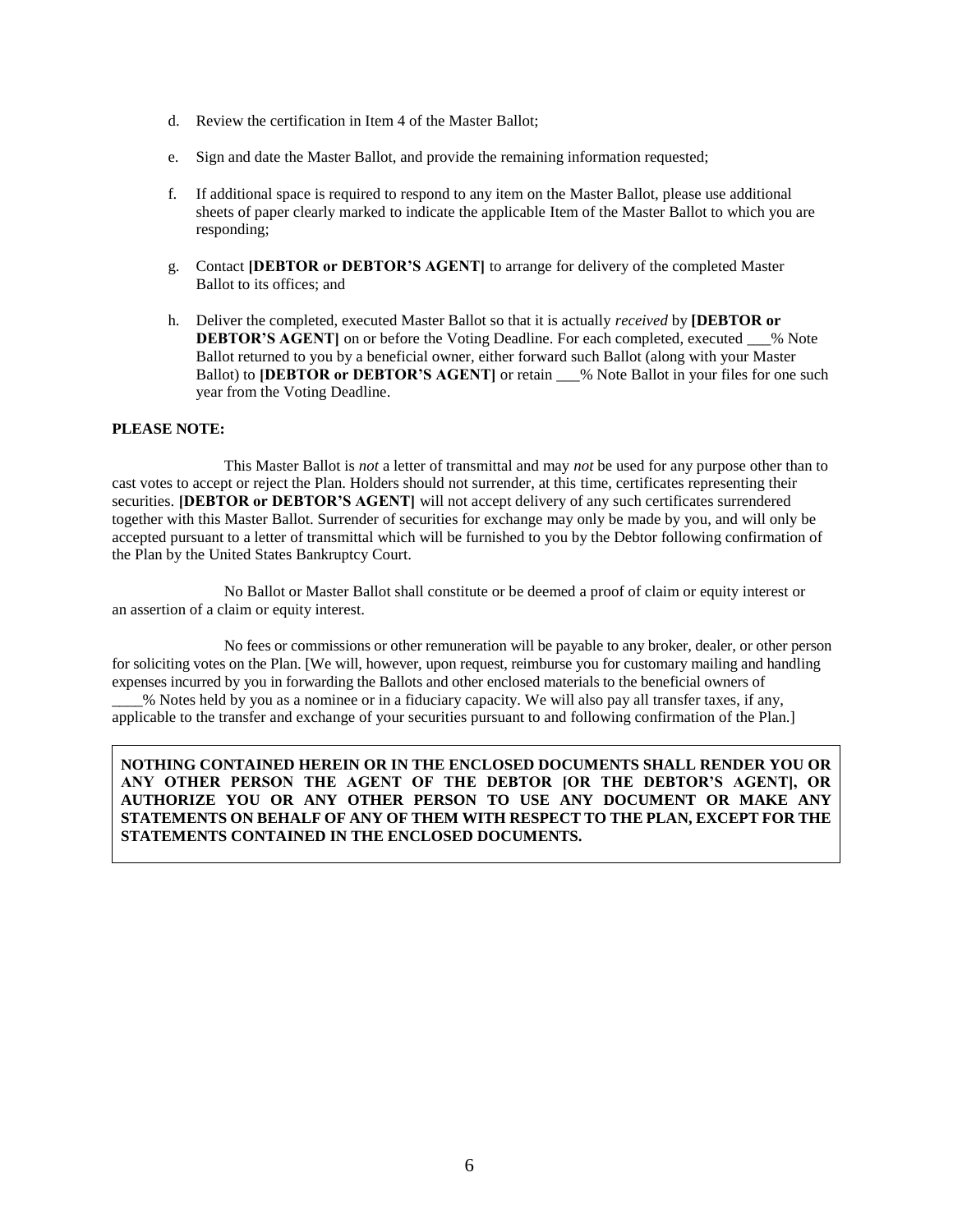**IF YOU HAVE ANY QUESTIONS REGARDING THIS MASTER BALLOT OR THE VOTING PROCEDURES, OR IF YOU NEED ADDITIONAL COPIES OF THE MASTER BALLOT, BALLOTS, DISCLOSURE STATEMENT, OR OTHER RELATED MATERIALS, PLEASE CALL [DEBTOR or DEBTOR'S AGENT], AT \_\_\_\_\_\_\_\_\_\_.**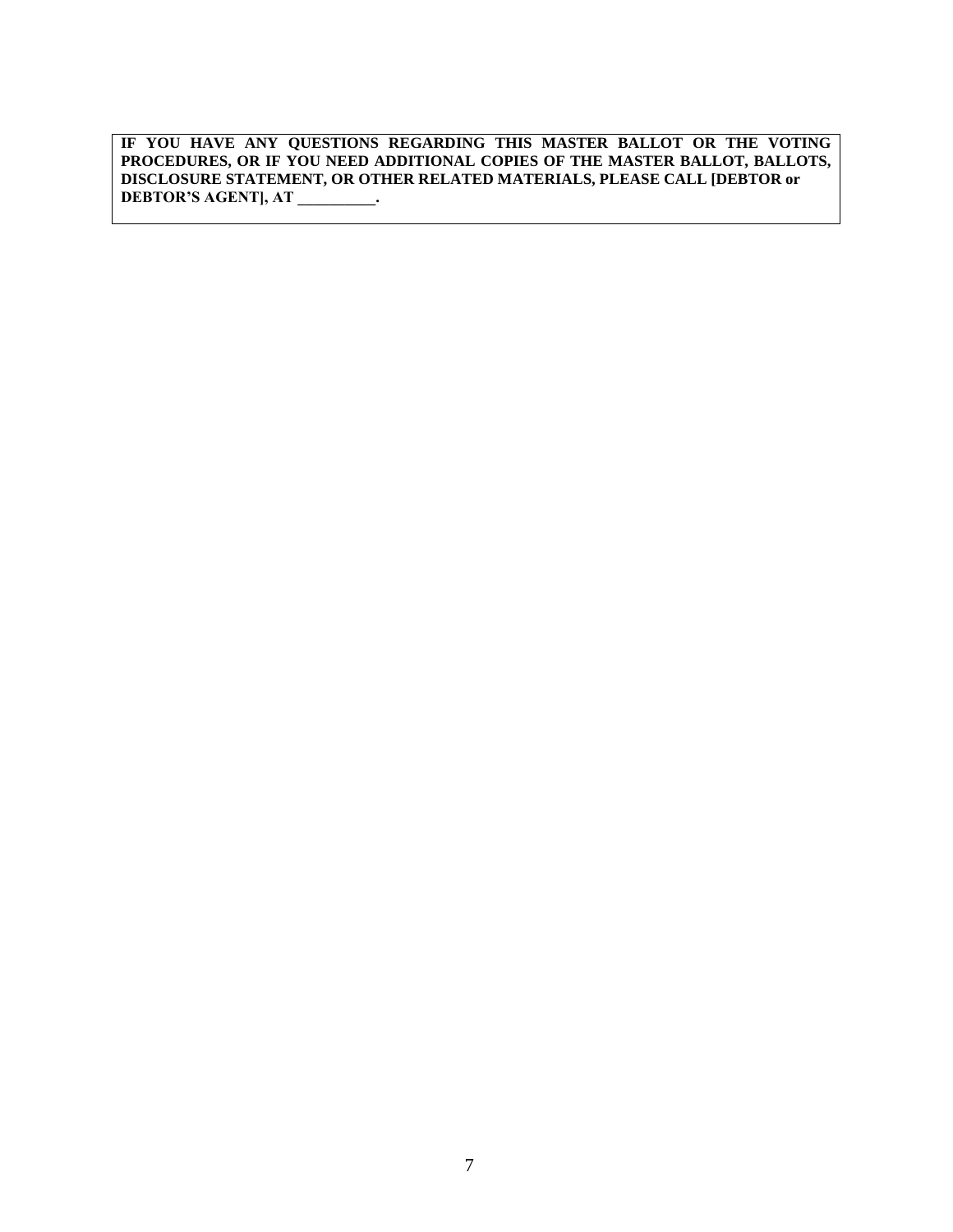### **EXHIBIT "D"**

| UNITED STATES BANKRUPTCY COURT<br><b>EASTERN DISTRICT OF NEW YORK</b> |         |   |                     |
|-----------------------------------------------------------------------|---------|---|---------------------|
|                                                                       |         | X |                     |
| In re                                                                 |         |   |                     |
|                                                                       |         |   | Chapter 11 Case No. |
| [Name]                                                                |         | ٠ |                     |
|                                                                       |         |   |                     |
|                                                                       | Debtor. |   |                     |
|                                                                       |         |   | Tax Id No.          |
| [DEBTOR'S ADDRESS]                                                    |         |   |                     |
|                                                                       |         | ٠ |                     |
|                                                                       |         |   |                     |

### **SUMMARY OF PLAN OF REORGANIZATION AND NOTICE OF HEARING TO CONSIDER (i) DEBTOR'S COMPLIANCE WITH DISCLOSURE REQUIREMENTS AND (ii) CONFIRMATION OF PLAN OF REORGANIZATION**

### **NOTICE IS HEREBY GIVEN** as follows:

1. On \_\_\_\_\_\_\_\_\_\_\_\_, \_\_\_\_\_\_\_\_\_\_(the "Petition Date"), [NAME OF DEBTOR], the above-captioned debtor (the "Debtor"), filed with the United States Bankruptcy Court for the Eastern District of New York (the "Bankruptcy Court") a proposed plan of reorganization (the "Plan") and a proposed disclosure statement (the "Disclosure Statement") pursuant to §§ 1125 and 1126(b) of title 11 of the United States Code (the "Bankruptcy Code"). Copies of the Plan and the Disclosure Statement may be obtained upon request of Debtor's counsel at the address specified below and are on file with the Clerk of the Bankruptcy Court, **[ADDRESS]**, where they are available for review between the hours of 9:00 a.m. – 4:30 p.m. The Plan and Disclosure Statement also are available for inspection on the Bankruptcy Court's internet site at [www.nyeb.uscourts.gov.](http://www.nyeb.uscourts.gov/)

#### **Summary of Plan of Reorganization**

2. [Provide one paragraph general description of salient Plan provisions, including whether proponent requests confirmation pursuant to 11 U.S.C. § 1129(b).] Votes on the Plan were solicited prior to the Petition Date. The following chart summarizes the treatment provided by the Plan to each class of claims and interests and indicates the acceptance or rejection of the Plan by each class entitled to vote.

| <b>CLASS</b> | <b>CLASS DESCRIPTION</b> | IMPAIRMENT/TREATMENT | <b>ACCEPT/REJECT</b> |
|--------------|--------------------------|----------------------|----------------------|
|              |                          |                      |                      |
|              |                          |                      |                      |
|              |                          |                      |                      |
|              |                          |                      |                      |
|              |                          |                      |                      |

#### **Hearing to Consider Compliance with Disclosure Requirements**

3. A hearing to consider compliance with the disclosure requirements, any objections to the Disclosure Statement, and any other matter that may properly come before the Bankruptcy Court will be held before the Honorable \_\_\_\_\_\_\_\_\_\_, United States Bankruptcy Judge, in Room \_\_\_ of the United States Bankruptcy Court, **[ADDRESS]**, on \_\_\_\_\_\_\_\_\_\_\_\_\_\_ at \_\_\_: \_\_\_.m. or as soon thereafter as counsel may be heard (the" Disclosure Compliance Hearing"). The Disclosure Compliance Hearing may be adjourned from time to time without further notice other than an announcement of the adjourned date or dates at the Disclosure Compliance Hearing or at an adjourned Disclosure Compliance Hearing and will be available on the electronic case filing docket.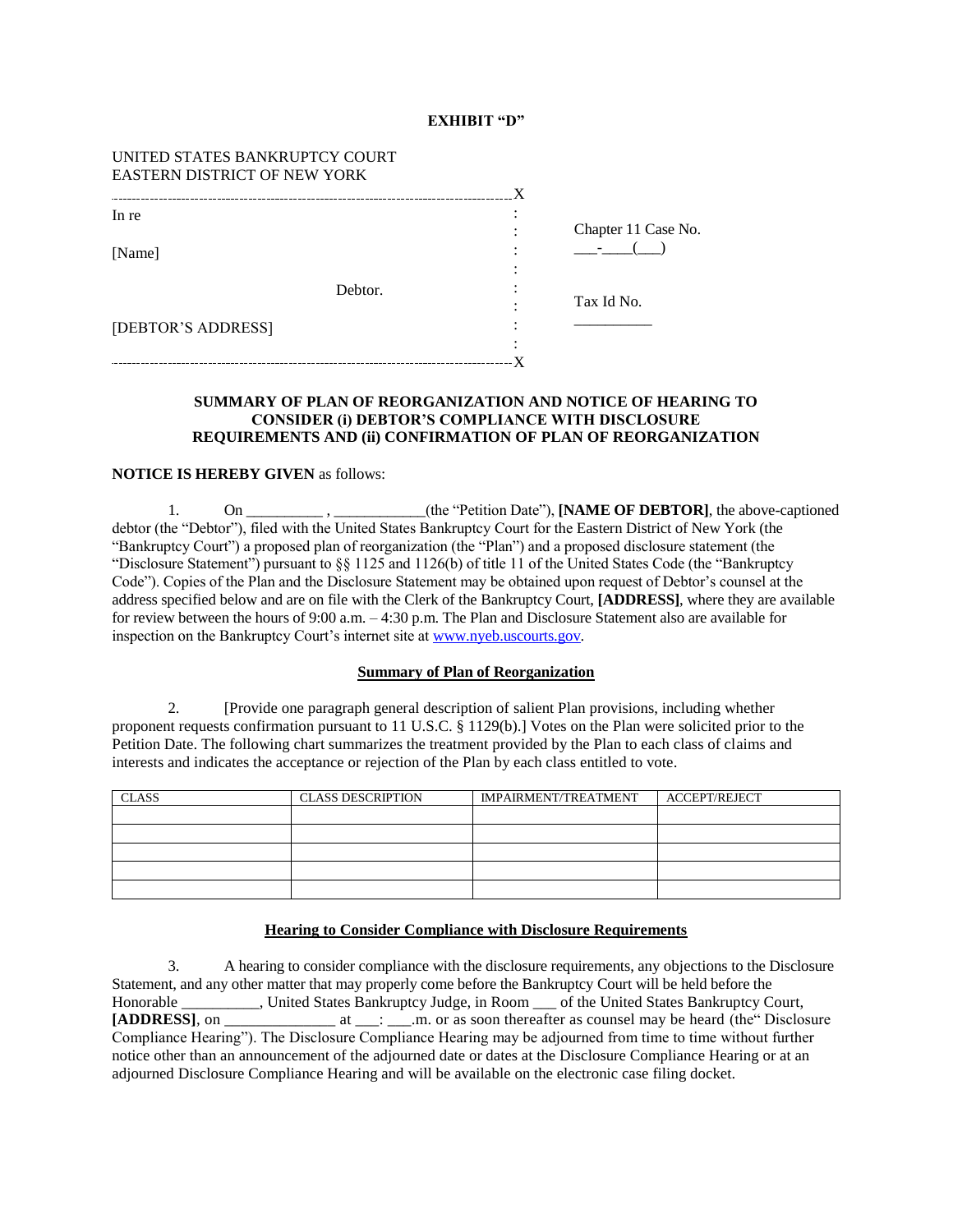4. Any objections to the Disclosure Statement shall be in writing, shall conform to the Federal Rules of Bankruptcy Procedure and the Local Rules of the Bankruptcy Court, shall set forth the name of the objector, the nature and amount of any claims or interests held or asserted by the objector against the estate or property of the Debtor, the basis for the objection, and the specific grounds therefor, and shall be filed with the Bankruptcy Court at the address specified in the previous paragraph, with a copy delivered directly to Chambers, together with proof of service thereof, and served upon the following persons so as to be received on or before \_\_\_\_\_, \_\_\_\_\_\_ at 5:00 p.m. (Eastern Time):

### (i) **[NAME AND ADDRESS OF DEBTOR'S COUNSEL]**

- (iii) **[NAME AND ADDRESS OF BANK COUNSEL]**
- (v) OFFICE OF THE UNITED STATES **TRUSTEE** U.S. Federal Office Building 201 Varick Street, Suite 1006 New York, NY 10014 Attn: Carolyn S. Schwartz, Esq.
- (ii) **[NAME AND ADDRESS OF COMMITTEE COUNSEL]**
- (iv) **[NAME AND ADDRESS OF INDENTURE TRUSTEE]**

### **[AND IF APPLICABLE:]**

(vi) OFFICE OF THE UNITED STATES ATTORNEY FOR THE EASTERN DISTRICT OF NEW YORK 271 Cadman Plaza East Brooklyn, NY 11201

(vii) SECURITIES AND EXCHANGE **COMMISSION** 200 Vesey Street, Suite 400 New York, NY 10281

### **UNLESS AN OBJECTION IS TIMELY SERVED AND FILED IN ACCORDANCE WITH THIS NOTICE, IT MAY NOT BE CONSIDERED BY THE BANKRUPTCY COURT.**

### **Hearing on Confirmation of the Plan**

5. A hearing to consider confirmation of the Plan, any objections thereto, and any other matter that may properly come before the Bankruptcy Court shall be held before the Honorable \_\_\_\_\_\_\_\_\_, United States Bankruptcy Judge, in Room \_\_\_\_ of the United States Bankruptcy Court, **[ADDRESS]**, immediately following the Disclosure Compliance Hearing referred to above or at such later time as determined by the Bankruptcy Court at the conclusion of the Disclosure Compliance Hearing (the "Confirmation Hearing"). The Confirmation Hearing may be adjourned from time to time without further notice other than an announcement of the adjourned date or dates at the Confirmation Hearing or at an adjourned Confirmation Hearing.

6. Objections to the Plan, if any, shall be in writing, shall conform to the Federal Rules of Bankruptcy Procedure and the Local Rules of the Bankruptcy Court, shall set forth the name of the objector, the nature and amount of any claims or interests held or asserted by the objector against the estate or property of the Debtor, the basis for the objection, and the specific grounds therefor, and shall be filed with the Bankruptcy Court at the address specified in the previous paragraph, with a copy delivered directly to Chambers, together with proof of service thereof, and served upon the persons set forth in paragraph 4 above so as to be received on or before

## \_\_\_\_, at 5:00 p.m. (Eastern Time). **UNLESS AN OBJECTION IS TIMELY SERVED AND FILED IN ACCORDANCE WITH THIS NOTICE, IT MAY NOT BE CONSIDERED BY THE BANKRUPTCY COURT.**

7. The times fixed for the Confirmation Hearing and objections to confirmation of the Plan may be rescheduled by the Bankruptcy Court in the event that the Bankruptcy Court does not find compliance with the disclosure requirements on, \_\_\_\_\_\_\_, \_\_\_\_\_\_\_. Notice of the rescheduled date or dates, if any, will be provided by